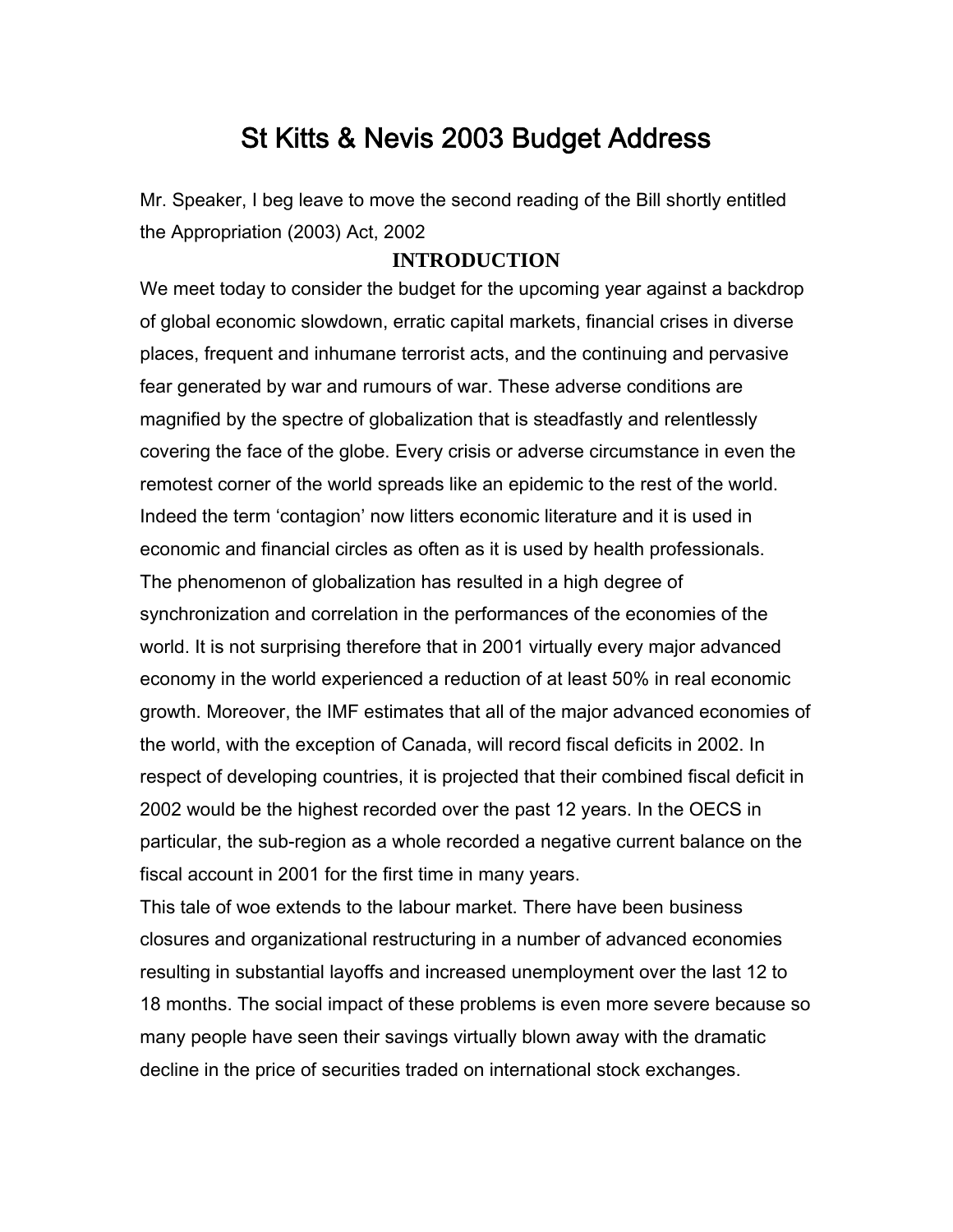In St. Kitts and Nevis, my Government has exerted every effort to spare our people much of the pain of such global economic turbulence. In this regard, we have pursued a host of social programmes and other initiatives that have helped to preserve the standard of living of our people and provide a buffer against many of the economic shocks that our small and fragile economy has encountered. Of course, this has not been an easy task because the global economic slowdown has occurred in one of the most challenging periods in the economic history of our Federation. It is a period that was characterized by frequent natural disasters, reduced sugar export earnings as a result of trade liberalization and currency fluctuations, reduced aid flows, restricted access to concessionary loans as a result of premature graduation, and the devastation of our tourist markets by global terrorism.

Serious and costly damage was inflicted on our economy by 5 hurricanes over the period 1995 to 2000. Although we have done a marvellous job in repairing our homes and our infrastructure and in restoring our country to normalcy, the hurricanes – Luis, Marilyn, George, Jose, Lenny - have left behind a trail of debt and fiscal difficulties which we must seriously tackle if we are to preserve and protect the progress that we have achieved over the years. The impact of the hurricanes is easily appreciated by comparing the fiscal position of the countries in the Eastern Caribbean. The islands such as St. Kitts and Nevis, Antigua and Barbuda, Dominica, Montserrat, Anguilla and St. Maarten that are located in the north Eastern Caribbean, where most of the hurricanes have passed in recent years, are experiencing the greatest difficulties in maintaining fiscal stability. Over the same period that we were experiencing the hurricanes, our country has been forced to borrow large sums of monies on commercial terms because of the decision of the international financial institutions to graduate us from the group of countries that qualify for concessionary funds. The effect of this decision by these institutions has been amplified because many bilateral donors have taken their cue from the World Bank and have severely restricted our access to their grant funds and soft loans. The loan for the construction of the airport provides a very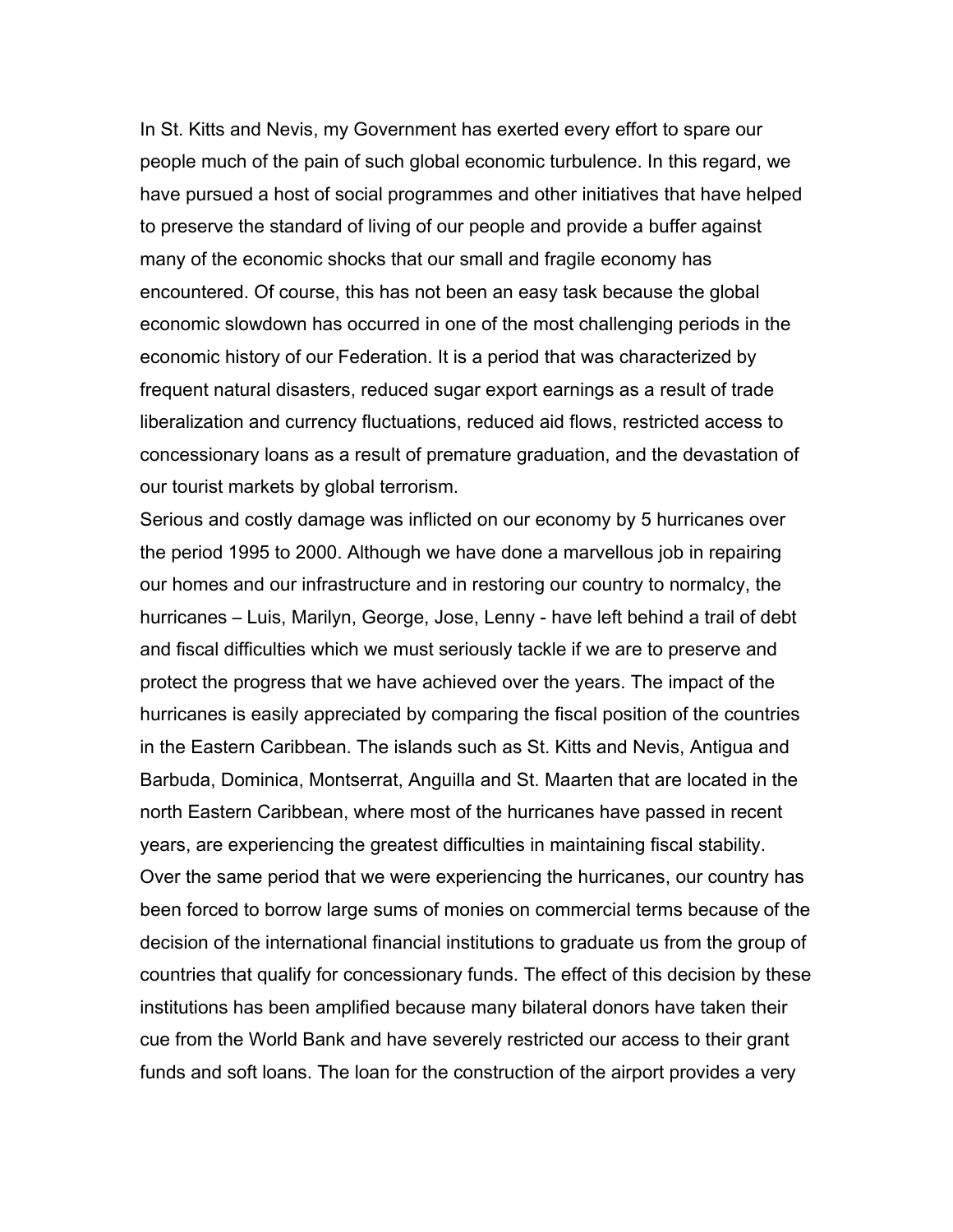explicit example of the impact of such decisions. When we started to negotiate that loan, the applicable interest rate was in the region of 2% and the term of the loan was in excess of 15 years. Once we had been graduated by the World Bank, the conditions of the loan changed so that we were forced to pay an interest rate of nearly 8% and the term of the loan was reduced dramatically to approximately 7 years. It is not difficult to appreciate that the effect of such decisions on our debt servicing obligations has been horrendous.

Mr. Speaker, over this same period, we were also victims of trade liberalization. In particular, the value of the trade preferences we enjoy in international markets has been eroded as the world move towards selectively removing so-called trade impediments and preferences. I have used the word 'selectively' because it seems that the preferences and protection enjoyed by producers in developing countries are being removed at a much faster pace than those enjoyed by producers in advanced economies. The impact of reduced trade preferences on our sugar industry, which dominated the economic life of our nation for so many decades, has been devastating. For instance, over the period 1995 to 2001, the EC\$ price per ton of sugar dropped by 34% from \$2019 per ton to \$1,336 per ton as a result of reductions in the preferential prices and currency fluctuations. There are not many enterprises that could survive such a massive drop in price over a few years.

These are the problems that we were confronting when the terrorist attacks of September 11 brought our tourist sector to a virtual halt in the last quarter of 2001. Moreover the subsequent war as well as the continuing threat of war and of retaliatory terrorist acts have instilled fear in the hearts of potential travellers and have acted as a damper on the growth of the international tourist market. This has combined with the global economic slowdown to reduce the flow of tourists to most Caribbean destinations including St. Kitts and Nevis. In responding to these challenges, we have not just sat down with our hands in our laps. My Government has been proactive in protecting the standard of living of our people and in moving our country forward in the midst of these adverse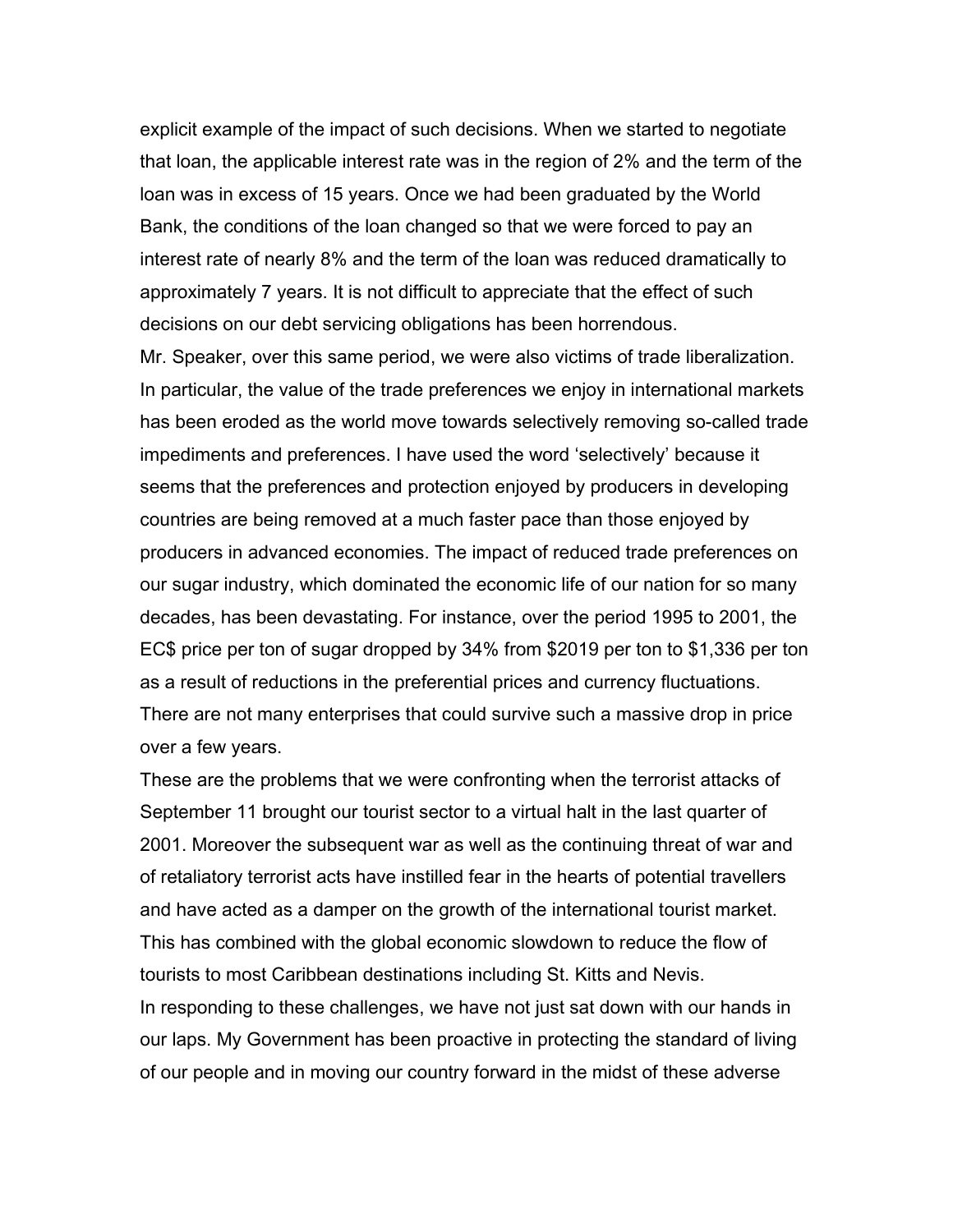circumstances. In fashioning our response to the problems, we were guided by two over-riding objectives. Firstly, we were determined to protect the poor and to ensure that they are provided with the basic necessities of life including food, shelter, and access to various social services including health care and education. Secondly, we were determined to ensure that our ability to survive and compete in the new global economy over the long-term was not irreparably compromised by the many adverse circumstances that had befallen our nation. Our record in protecting the poor is unquestionably outstanding. We have constructed well over 1,200 homes for low income families since we assumed office in 1995. Our starter homes, in particular, have proven exceptionally useful in catering to the needs of the very poor families that had been displaced by the hurricanes. Indeed, I am convinced that our initiatives in the housing sector during the hurricane years, have helped to avert a massive social problem that could have resulted from the displacement of so many of our people.

As part of our agenda for social development and poverty alleviation, we substantially upgraded the minimum wages payable to low wager earners including the workers on the industrial estate and we increased the assistance pension payable to the poor by 130% since we assumed office in 1995. We have also instituted a package of social assistance for the aged and have continued to provide free medical care to children, indigents and the elderly. Moreover, the children of low wage earners benefit from school uniforms provided by the Government. We also empowered hundreds of our young people by preparing them for a permanent place in our work force through our very successful shortterm work experience programme. These initiatives have helped tremendously in protecting the vulnerable groups in our midst from the ravages of hurricanes and an unfriendly global environment.

To secure the long-term viability and competitiveness of our country, we directed much of our limited resources to infrastructure development and human resource development. We were convinced that if we fell behind in these two vital areas of economic development, we would have seriously jeopardized the future capacity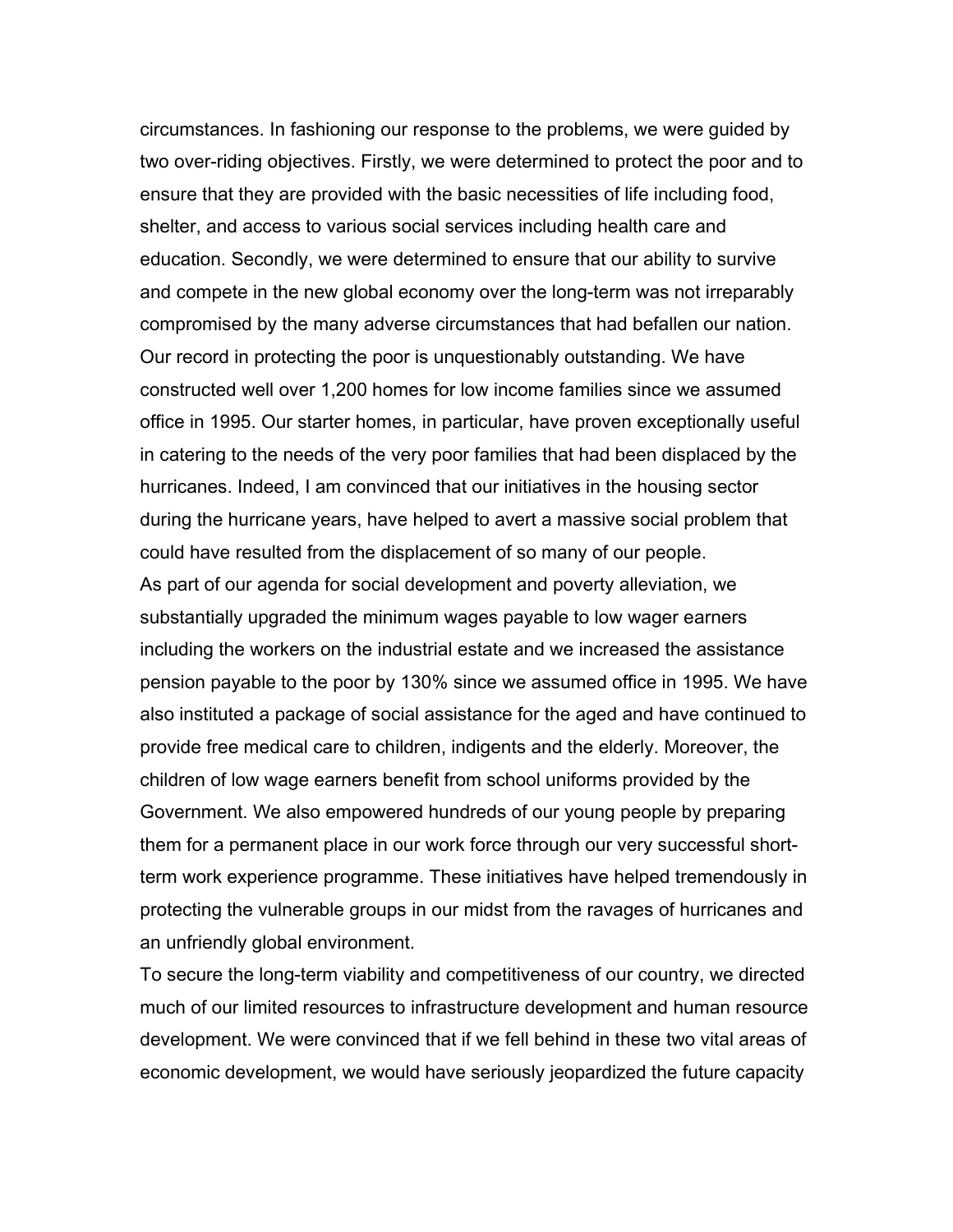of our country to survive and thrive in the new competitive global economy that is rapidly emerging. Hence, we transformed and modernized our physical infrastructure through the construction and rehabilitation of roads, air and sea port expansion, and heavy investment in the improvement of basic utilities including electricity, water and solid waste management facilities. In human resource development, we have equipped our schools with computer laboratories so that our young people could move smoothly into the workforce with the capacity to employ the latest technology and to compete effectively with their counterparts in other countries of the world. We are moving forward with the construction of a Hospitality Centre at the CFB College which we expect will become a centre of excellence in the Eastern Caribbean and which will provide the tourist sector with much of the skills and expertise required to offer world class service to our many visitors.

These initiatives have contributed to the accumulation of public sector debt, but we believe that the long-term benefits that will accrue from them will more than outweigh the cost. It is our decisive and courageous actions in these areas that have been attracting considerable levels of foreign direct investment to our shores. It is the success of these initiatives that will generate the economic activity required to ensure our continued progress as a nation and to guarantee the prompt servicing of the debts accumulated during the hurricane years. It is our ability to lift our heads above this sea of short-term problems and look to the future that will bring us to our goal of progress and prosperity for all. Mr. Speaker, small island developing countries like ours cannot take future survival and viability for granted. We must tackle the immediate problems and yet keep our eyes on the future. The world is not waiting on us. Hence, in crafting our strategy for development, we have always been acutely conscious of the fact that for a small fragile island economy such as ours, the failure to pre-emptively take up the challenge of globalization could put the long-term viability of our nation at risk. Hence, even as we sought to remedy the immediate problems that we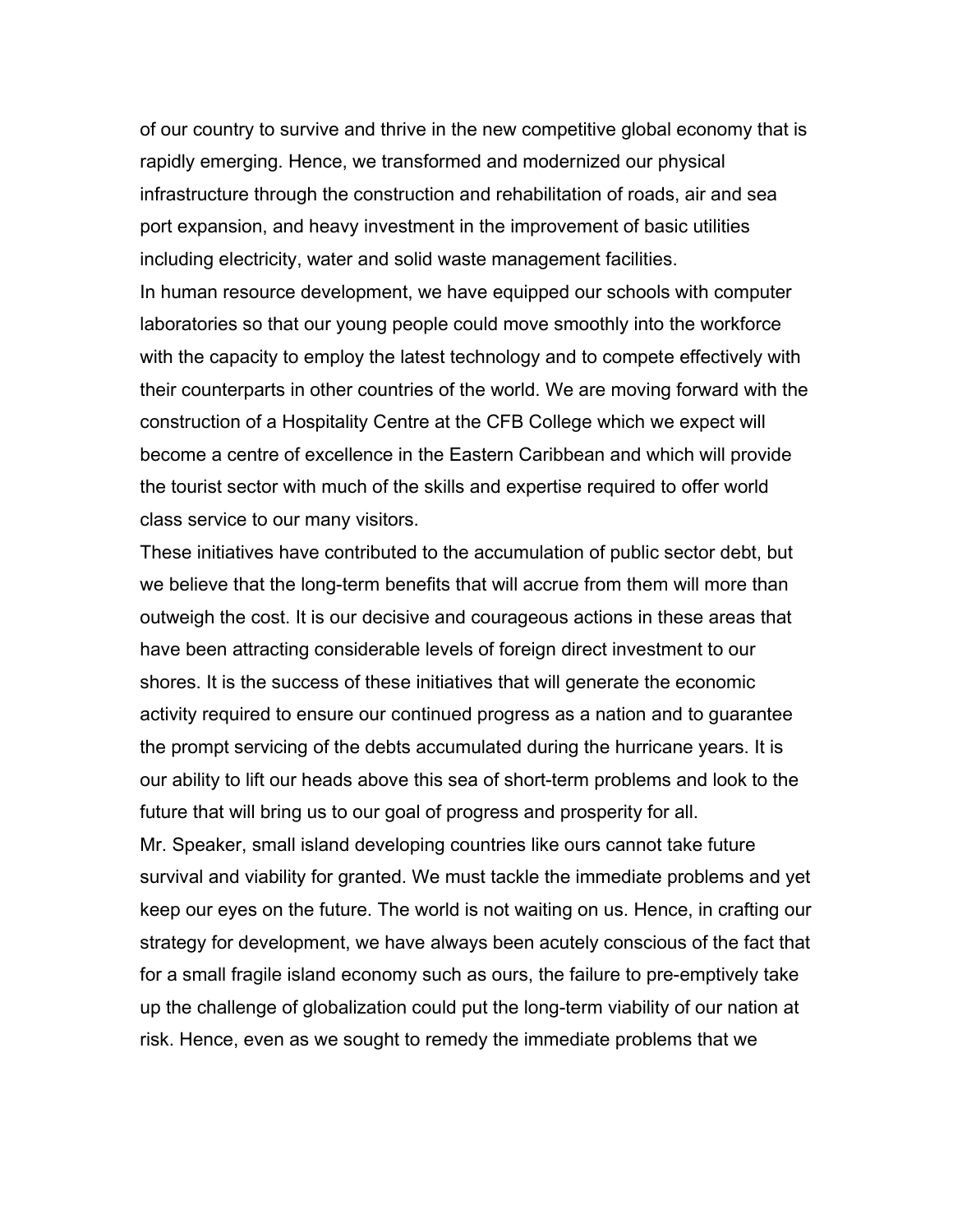faced, we simply could not ignore the issues of critical importance to the longterm survival of our Federation.

We are convinced that our strategy has paid dividends. Notwithstanding the multiplicity of problems that we have encountered in recent years, we believe that our country is about to enter an era of unprecedented growth and development. The impressive Marriott Hotel will double the tourist plant in St. Kitts almost overnight. The establishment of the Scenic Railway enterprise and the redesign, reinforcement and reopening of Port Zante have put new vigour into the cruise ship industry, and it is now projected that the number of cruise ship passengers that will visit our shores each year could reach as high as 500,000 over the medium-term. Indeed, the capacity of our berthing facilities to handle the largest cruise ships on the seas will enhance our competitiveness in cruise tourism and is expected to push us even more rapidly to the goal that we have set for ourselves in this important sector.

However, there is one critical risk factor that could jeopardize our future prospects if it is not handled expeditiously. In particular, we must maintain fiscal stability and strengthen our efforts to curtail the growth of debt which has been pushed upwards by the many challenges that we have faced in recent years. Mr. Speaker, in the current global economic climate, countries all over the world are preoccupied with fiscal problems. For instance, in the OECS, all of the countries have agreed to design and implement stabilization programmes. In our case, we have been particularly hard-hit by the global economic slowdown because it has come on the heels of the series of adverse developments that I mentioned earlier.

We believe, therefore, that we must accelerate the pace at which we return to fiscal balance if we are to maintain macroeconomic stability and thereby protect and preserve the progress that we have made over the years. This would also help to minimize our exposure to future external shocks including natural disasters. Hence, for the year 2003, the major objective that we will set out to achieve is the reduction of the fiscal deficit and the establishment of the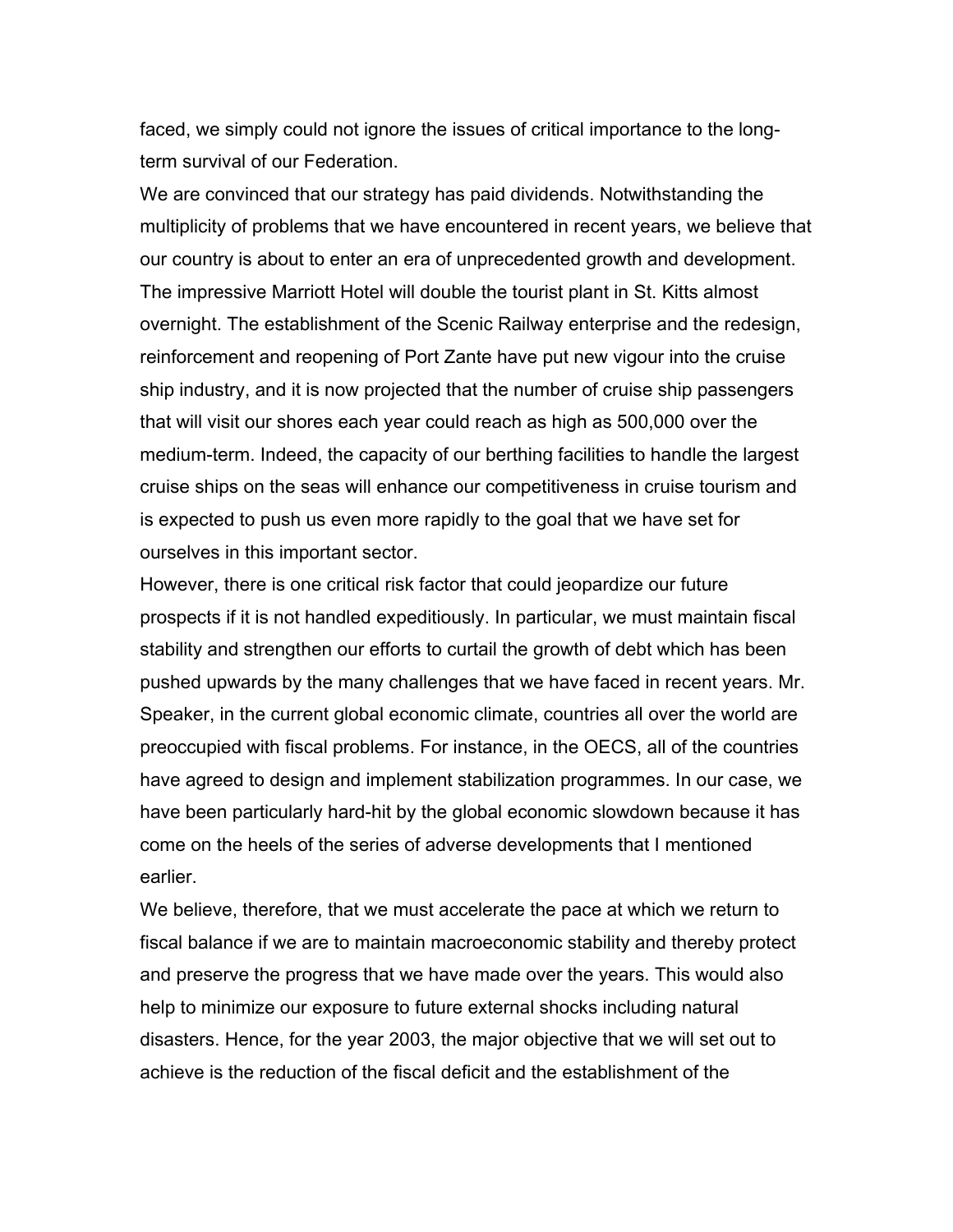appropriate macroeconomic platform for the launch of our economy into a new era of progress and prosperity.

Of course, our policy options are constrained by the external environment. Hence I will now survey the relevant international economic developments of relevance to our Federation.

# **THE EXTERNAL ENVIRONMENT** International Economic Developments

Speaker, according to the World Economic Outlook published by the International Monetary Fund, world output grew by 2.2% in 2001 compared to 4.7% in 2000.The economic indicators projected for 2002 are mixed but it seems likely that any recovery during this year would be relatively mild. In particular, in the advanced economies, only the United States of America and Canada are likely to show some improvement in real economic growth rates in 2002. It is projected that in the United Kingdom, France, Italy and Germany output growth will slow to 1.7%, 1.2%, 0.7% and 0.5% respectively, while in Japan output will decline by 0.5%. It is not surprising, therefore, that unemployment in advanced economies is expected to rise from 5.9% in 2001 to 6.4% in 2002. Fortunately, inflation is expected to remain at relatively moderate levels.

In the case of developing countries as a whole, Mr. Speaker, growth is projected to increase to 4.2% from 3.9% in 2001. However, the outturn for developing countries in the Western Hemisphere is expected to reflect a continuation of the downward trend in output growth. For 2002, projections point to 0.6% decline in output, stemming from the deterioration in economic and financial conditions mainly as a result of the crisis in Argentina, economic weakness, rising debt levels, large external financing requirements and to a certain extent fragile banking systems.

Mr. Speaker, although the outlook for 2003 points to some economic recovery, adverse global economic and financial developments including the decline in financial markets, the depreciation of the US dollar, particularly against the euro and the yen, and the uncertainty in emerging markets suggest that the recovery may be weaker than originally envisaged. Consequently, the 2003 growth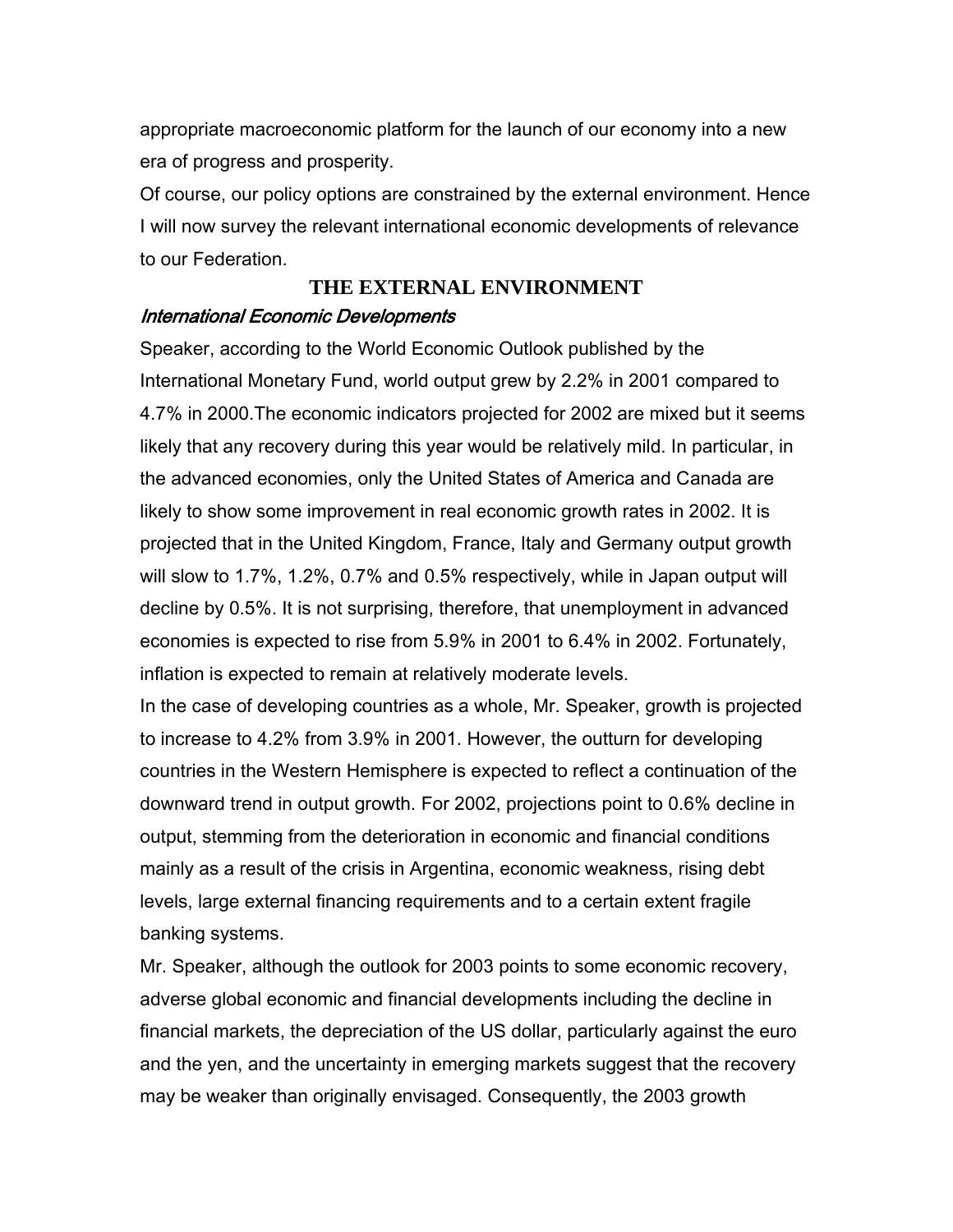forecasts have been revised downward. Overall, global output is expected to grow by 3.7%, some 0.3 percentage points less than what was forecasted in April.

It seems, therefore, that the global waters are still very choppy and uncertain. The possibility of war in Iraq adds another risk factor to models for predicting global economic performance. What is quite clear though is that in view of the current challenging global economic circumstances and the increased uncertainty surrounding the unfolding developments in Iraq, it is incumbent that we take the necessary steps to stabilize and restructure our economy. While we will not be able to provide total protection from the effects of external shocks, maintaining strong economic fundamentals can no doubt provide a cushion to help minimize the adverse effects.

I now turn Regional Economic Developments.

# Regional Economic Developments

Mr. Speaker, the susceptibility and vulnerability of the region to external shocks has been highlighted in recent years. The global slowdown as well the September 11 crisis and the continuing threat of war have substantially reduced the flow of tourists to the region and have reduced public sector revenues, employment, growth and foreign exchange earnings, especially in the countries that depend heavily on tourism.

Hence, growth in Barbados in 2001 was negative for the first time in nearly a decade. The contraction of output in Barbados in that year was in the region of 2.8% and it is projected that the economy will experience further contraction of about 2.5% in 2002. In the Bahamas growth in 2002 is not expected to exceed the relatively meager 1% recorded in the previous year. In fact Latin America Monitor reported in its November issue that the Prime Minister of that country recently announced a freeze in public sector employment in response to a loss of US\$100 million in tourism revenue over the past year. Even in the larger and more diversified economies of the region, including Jamaica and Trinidad & Tobago, there has been a marked slowdown in economic activity in 2002. In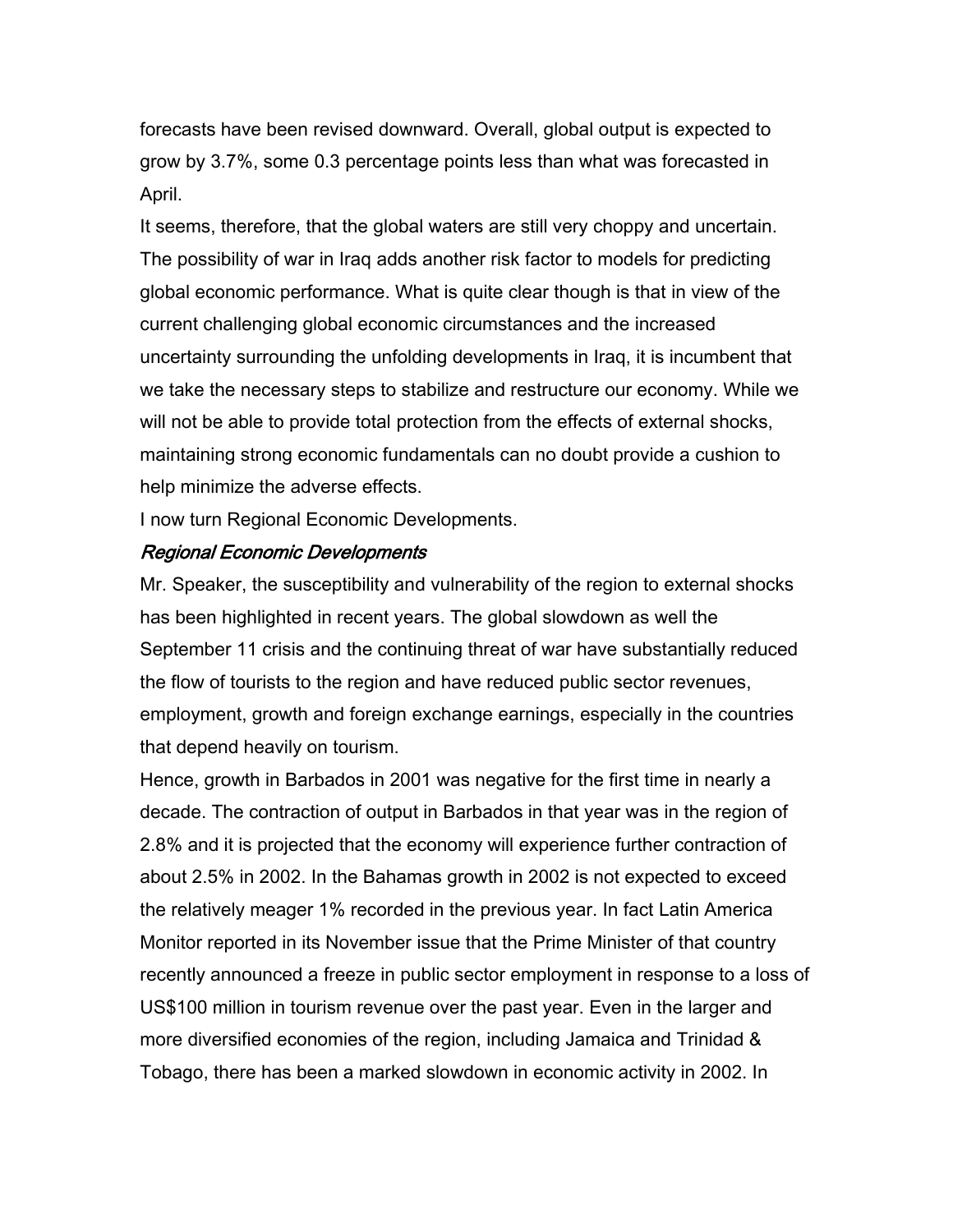Guyana though, it is expected that the growth rate will increase marginally from 1.9% in 2001 to 2% in 2002.

Closer home Mr. Speaker, it is estimated that real GDP in the economies of the Eastern Caribbean Currency Union (ECCU) declined by 1.5% in 2001, mainly on account of the global economic slowdown which was exacerbated by the events of September 11. Contractions in output were recorded in St. Lucia (5.4%), Dominica (4.6%), Grenada (3.4%) and Montserrat (3.8%). The other four members of the ECCU recorded positive but lower growth rates (with the exception of Anguilla where growth was higher). The rates ranged from 2.0% in Anguilla and in St. Kitts and Nevis to 0.2% in St. Vincent and the Grenadines. The weak performance of the ECCU member countries was influenced by weakness in the agricultural sector, particularly with respect to bananas, the decline in construction activity with the completion of major public and private sector projects, and the reduced competitiveness of the ECCU's tourism sector coupled with the effects of the global slowdown, and the terrorist attacks on the United States. Meanwhile, inflation in the currency union remained subdued, with consumer prices increasing by 2.1% compared with 2.4% in 2000. Based on the projections for a weaker than expected recovery in the global

economy, it is likely that the quickening of the pace of economic activity in the currency union may be somewhat delayed. In view of this, and cognizant of the fact that globalization and trade liberalization have important implications for international competitiveness, it is imperative that the region undertake the necessary steps to accelerate the implementation of plans for the establishment of the Single Market and Economy, to stabilize and restructure the economies of the region and to set the stage for the resumption of growth along a path which can be sustained over the medium term.

# **THE DOMESTIC ECONOMY**

# Output, Prices and the Balance of Payments

Mr. Speaker, after recording strong growth of 5.5% in 2000, economic activity in the Federation slowed. According to preliminary estimates of GDP, St. Kitts and Nevis recorded real economic growth of 2.0% in 2001. The September 11 crisis,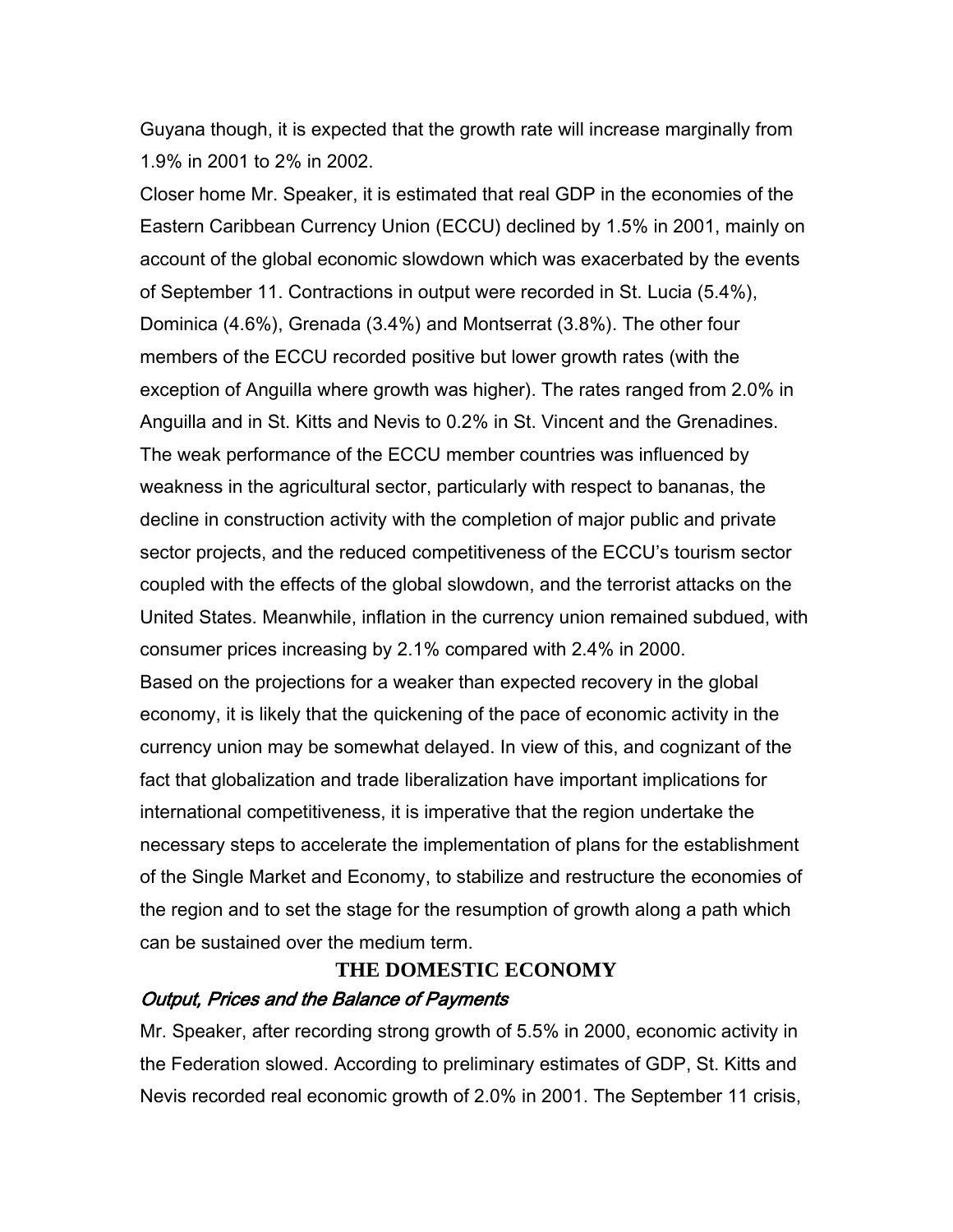which severely dampened tourism arrivals in the latter part of the year, exerted a strong negative influence on the growth rate. The slowdown may also be attributed, in part, to reduced activity in the construction sector, which resulted from the completion of a number of public and private sector projects. In addition, some contraction in the manufacturing sector stemming from a reduction in output in response to decreased demand from the United States, our main export market, also contributed to the economic slowdown experienced by the Federation. Fortunately, inflation remained subdued in 2001 and generally in line with that in our major trading partners. The inflation rate for 2001 as measured by the change in the consumer price index was estimated at 2.5%. Based on data through September 2002, indications are that the rate of inflation declined to 2.2%.

The achievement of positive growth against the backdrop of a global economic slowdown, a recession in the US economy, one of our major trading partners, and the major disruption to our tourism sector caused by the terrorist attacks on the United States is no mean feat, Mr. Speaker. To a large extent it reflects the responsiveness and flexibility of my Government in implementing sound macroeconomic policy measures in an effort to minimize the effects of such external shocks. However, it also reflects the fortitude and capabilities of our people and the resilience of our economy.

It is noteworthy that, notwithstanding the difficult and challenging economic circumstances with which we were faced, economic growth in the Federation during 2001 was more or less in line with the 2.2% growth in world output. It was also well above the 0.6% average growth rate for developing countries in the Western Hemisphere. Additionally, whereas overall growth in the ECCU was negative, with four of the member countries recording declines, St. Kitts and Nevis along with Anguilla recorded the highest rate for the sub-region. Yet Mr. Speaker, a growth rate of 2% is well below the rate required to generate adequate levels of public sector revenue and progressively improve the standard of living of our people in a meaningful way. Hence, we will continue to diversify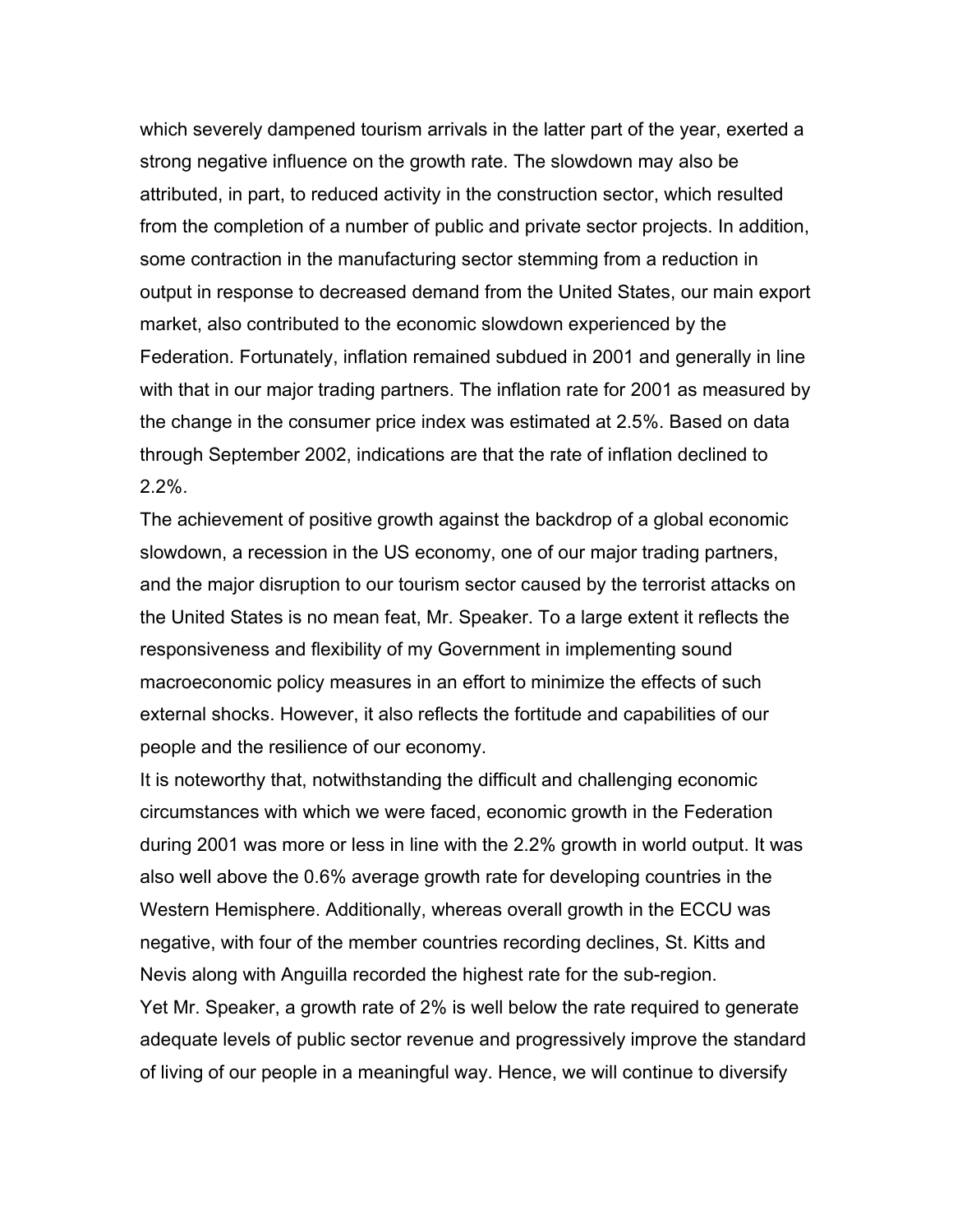our economy and create an economic base capable of generating and sustaining rates of growth that are consistent with our development objectives. Of course, we recognize that we are an integral part of a regional community of nations. We will, therefore, continue to collaborate with other governments in the currency union, the ECCB, the OECS Secretariat, CARICOM and other regional and international institutions in formulating appropriate policies and strategies to stabilize our economies, stimulate economic growth and transform the economies in the region so that the entire region will be much better placed to confront the challenges of the emerging global economy.

Mr. Speaker, I now turn to the Balance of Payments Account, which is a record of our receipts and payments arising from transactions with the rest of the world. This account indicates the extent to which the country is earning the foreign exchange that is needed to finance imports, service our external debt obligations and implement new development projects.

The balance of payments out-turn for 2001 resulted in the recording of an overall surplus of \$29.5 million or 3.2% of GDP compared to an overall deficit of \$11.8 million or 1.3% of GDP. These remarkable developments in the balance of payments resulted primarily from an increase in the surplus on the capital and financial account from \$193.5 million (21.7% of GDP) in 2000 to \$325 million (35% of GDP) in 2001. Factors which influenced the increase in the surplus on the capital and financial account included increased net inflows of portfolio investment resulting from the issue of bonds by the Federal Government and the Nevis Island Administration, and net inflows of official capital in contrast to net outflows during 2000.

In the current account, the deficit increased to \$258.6 million or 27.9% of GDP from \$172.7 million or 19.4% of GDP. The widening of the deficit on the current account was primarily attributed to a significant reduction in current transfers. Mr. Speaker, it is important for me to explain the developments in respect of current transfers. In 2000, net inflows of current transfers were extraordinarily large because of the inflows of insurance proceeds to settle claims for hurricane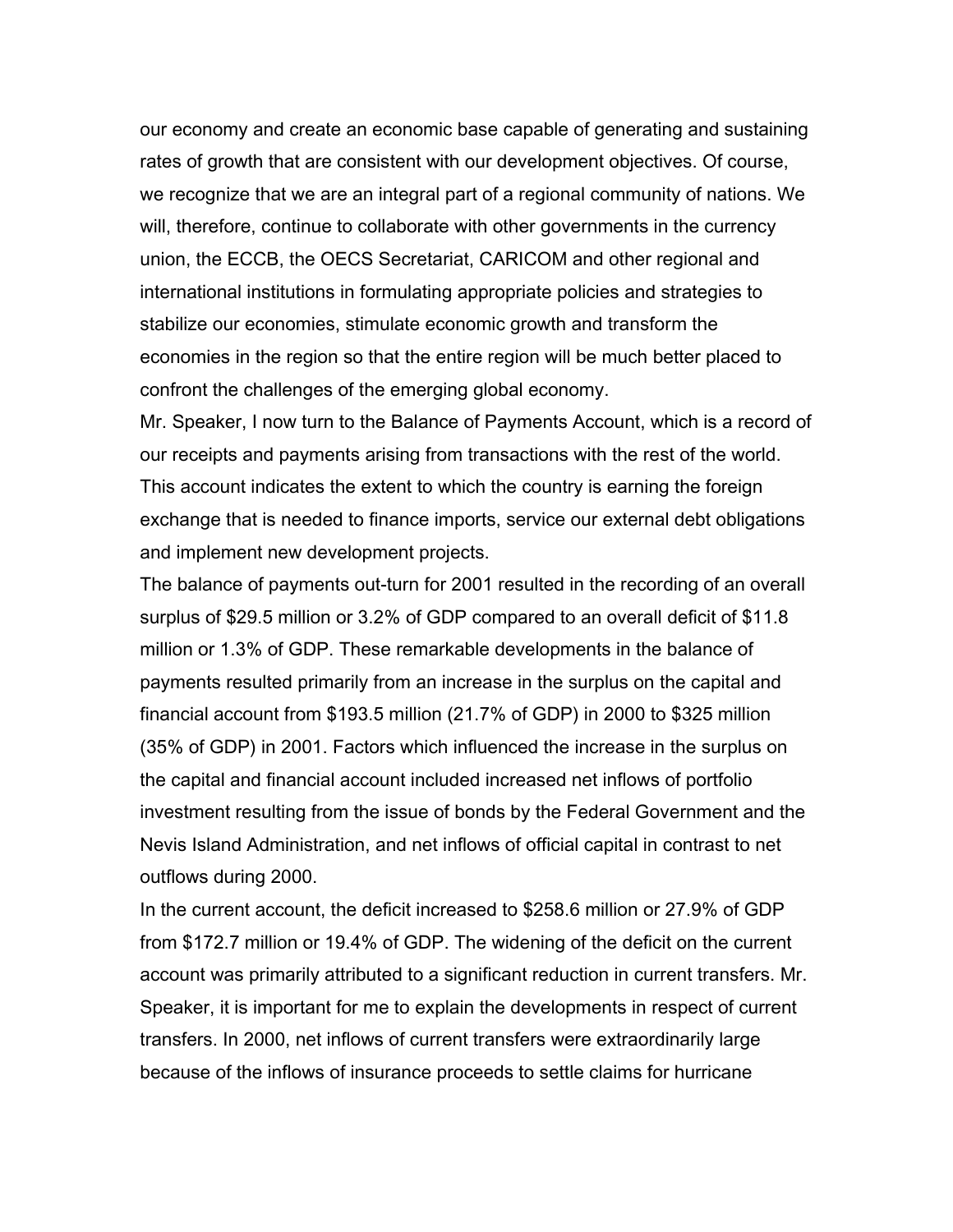damage to our hotel plant and the seaport. In 2001 however, the inflows returned to normal levels, thus resulting in a reduction in current transfers. Meanwhile, the merchandise trade deficit narrowed to \$307.8 million (33.2% of GDP) from \$332.3 million (37.3% of GDP). The surplus on the services account increased to the equivalent of 10% of GDP from 7.2% in 2000. Net tourism receipts amounted to \$147.2 million (15.9% of GDP) in 2001. Despite the widening in the current account deficit, the surplus on the capital and financial account was more than adequate to cover the deficit and allow for an increase in our international reserves.

## The Tourism Sector

Mr. Speaker, international travel has been relatively stagnant in recent years mainly because of the continuous threat of terrorism and war, and consequent hassle and inconvenience that travelers must encounter to pass through airport security posts in countries all over the world, including in our own Federation. Hence, the countries in the Caribbean that depend heavily on tourism have encountered significant economic challenges. We are no different here in St. Kitts and Nevis.

A review of the performance of our tourist sector showed mixed signs. Stay-over tourist arrivals for 2001 totaled 70,565, some 3.5% less than in 2000, mainly as a result of the deceleration in travel following the September 11 attacks. Despite the 9/11 events, the performance of the Yacht and Cruise ship visitors showed a marked improvement relative to 2000. A total of 259,134 yacht and cruise ship passengers disembarked on our shores in 2001 reflecting an increase of 51.6%. Data for the first six months of 2002 indicated that there was a decline in the number of stay-over and cruise ship visitors entering the Federation, in comparison to the same period in 2001. For the first half of 2002, a total of 31,140 stay-over visitors and 122,227 cruise passengers arrived in the Federation, compared to the 37,431 stay-over visitors and 127,933 cruise ship passengers in 2001. However, we expect to reverse this declining trend during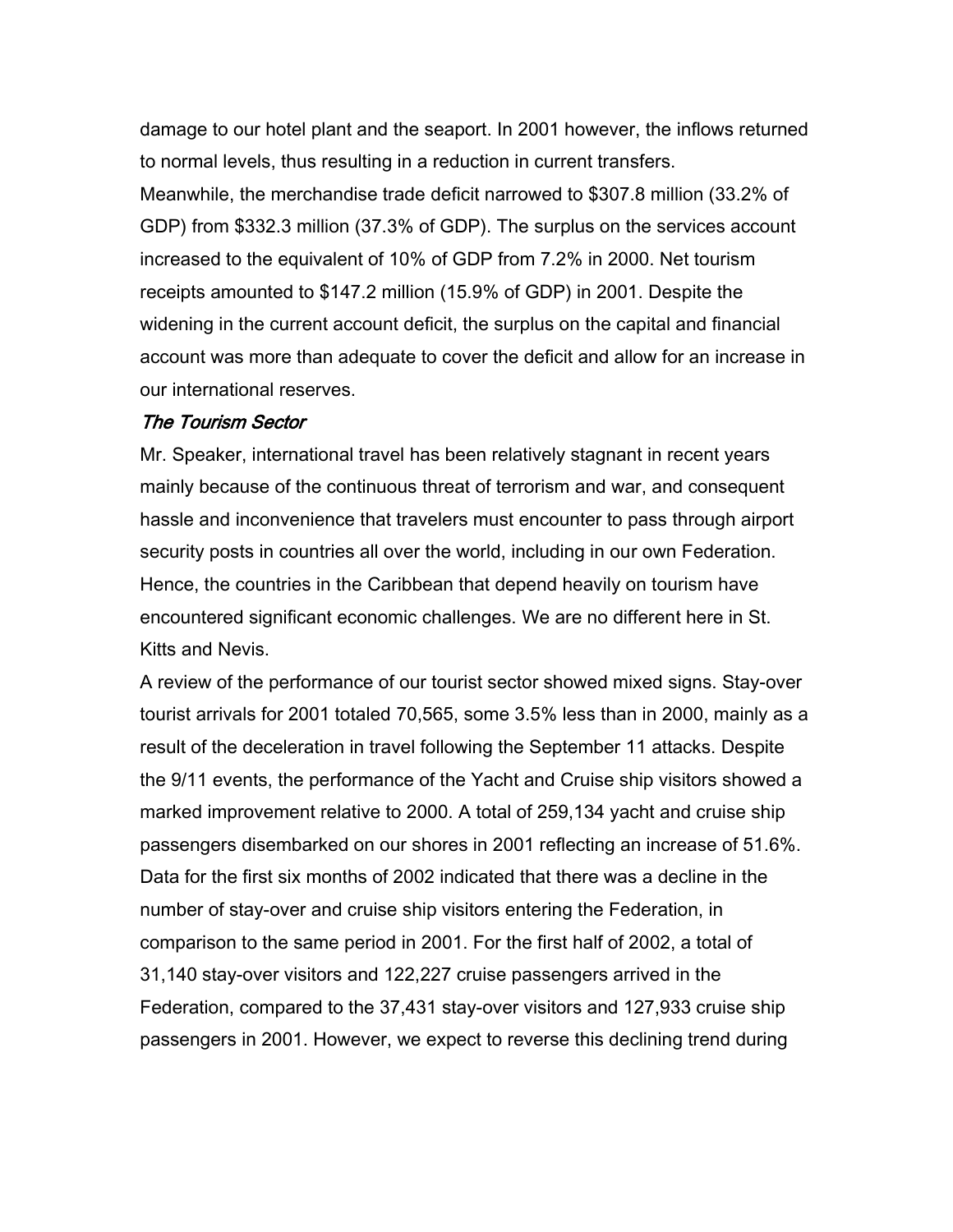the course of this year and to launch out into a new period of rapid tourist sector expansion.

Mr. Speaker, many experts have expressed the view that Caribbean tourism is losing its competitiveness and have suggested that in a number of the major destinations the decline in tourist arrivals had commenced even before September 11, 2001. According to these experts, the Caribbean tourism product may have reached the high point of the product cycle and that considerable effort needs to be devoted to renewing and refreshing the product. We believe that part of that renewal and refreshment will entail the development of smaller and newer destinations in the region, including our own Federation.

The opening of The Marriott Hotel with a capacity of 900 rooms here in St. Kitts and Nevis, will give a tremendous boost to this process. The tourism sector is already the leading sector in our economy and the doubling of this sector in a relatively short period should usher in a new period of unprecedented levels of economic growth. Presently, the redevelopment of the 18-hole golf course in Frigate Bay is underway, and it is anticipated that work on an additional golf course will commence during the course of next year. This would contribute immensely to our efforts to establish St. Kitts and Nevis as a leading international golf tourism destination.

In the area of cruise tourism, I am pleased to note that reconstruction work on the cruise ship pier at Port Zante is complete. We have not just reconstructed the pier but we have also completely redesigned the pier with a view to improving its capacity and substantially enhancing its ability to withstand storms. Port Zante is now one of the ports in the region that has the capacity to accommodate mega cruise ships.

With this modern facility now in place, strategically within reach of the beautiful town of Basseterre, my Government has embarked on a programme to provide visitors with expanded choices for on-shore activities. By so doing, we hope to entice even more passengers to disembark, explore our shores and sample our culture, our history and the warm hospitality of our people. Initiatives in this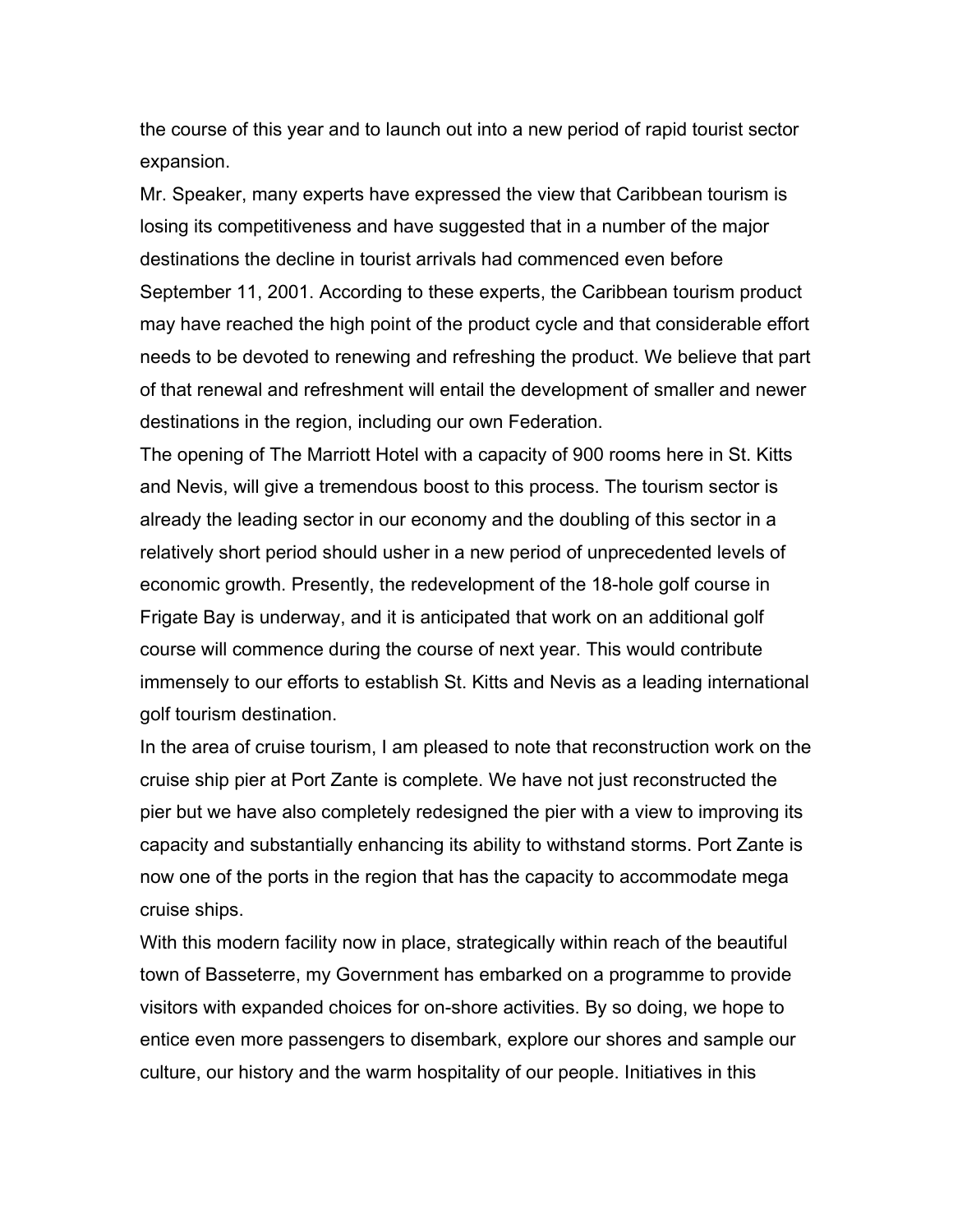regard include the St. Kitts Scenic Railway. The railway train tour will offer visitors and residents a unique and scenic way of exploring the island, complete with breathtaking views of the island and a stop at Brimstone Hill Fortress National Park. This is the first such venture in the Caribbean, and as such, should attract the curious and the adventurous from around the world.

## The Sugar Industry

Mr. Speaker, sugar output for 2002 totalled 21,398 tons compared to 22,486 tons in 2001. Although, production was lower than in 2001, actual production exceeded the planned production of 19,736 tons by some 1,662 tons. This was due to the favourable weather in December 2001 and January 2002 which improved conditions for the second part of the crop, thus contributing to extra growth of cane, and by extension the production of more sugar than originally envisaged. Net earnings from sugar exports totalled \$27.9 million, around the same level as in 2001, although the volume of sugar exported in 2002 was 1,134 tons less than in 2001. The appreciation of the Euro facilitated the maintenance of net earnings at around the 2001 level, in spite of a decline in the volume of sugar exported from 21,610 in 2001 to 20,476 in 2002.

Mr. Speaker, the many problems confronting the sugar industry, some of which I have expounded on in past budget addresses, continued to plague the industry during 2002 thus impacting negatively on production, financial viability and its contribution to GDP and foreign exchange earnings. Some of these problems include diseases that affect the sugarcane plant, as well as damage to the crop caused by stray animals, and loss of cane due to fires. The combination of these factors hampered even more favourable production this year.

The preferential access which sugar enjoys on the European market continues to be challenged under the World Trade Organization (WTO) rules. Mr. Speaker, if the joint efforts of the Brazilians and the Australians to challenge the European sugar regime in relation to its compatibility with the WTO rules are successful, the price of sugar is likely to be reduced even more dramatically than in past years and the market would be fully liberalized. This would further exacerbate our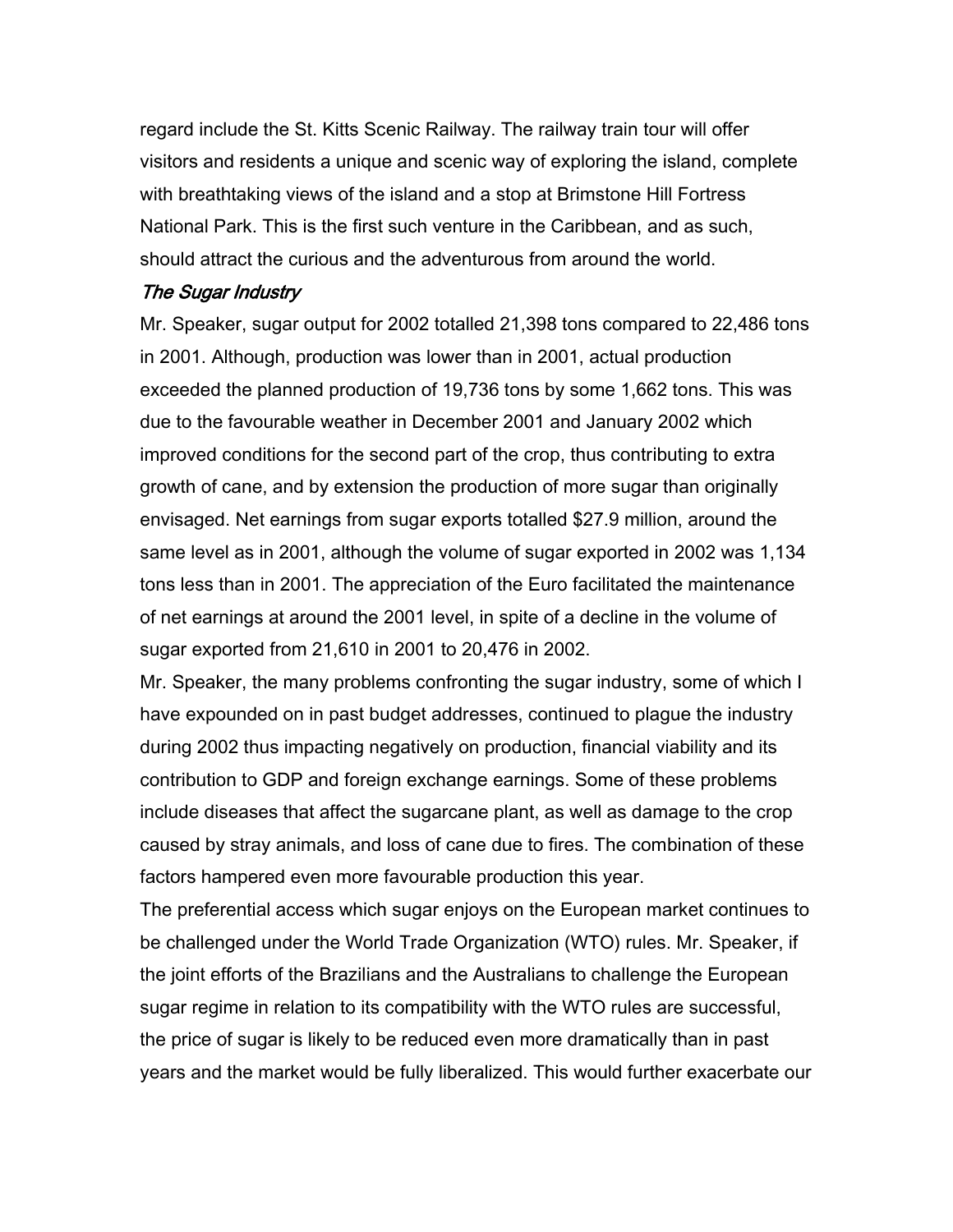situation as far as exporting sugar is concerned. Consequently, Governments in the African, Caribbean and Pacific (ACP) countries have increased their vigilance and have asked the WTO to participate as a third party in the consultations between the EU and the Brazilians and Australians.

It is evident that the sugar industry has had its full share of tribulations and challenges. It has reached a very decisive juncture in its history. However, given the critical nature of the decision to be made on the future of the industry, my Government continues to closely review the findings and recommendations from a series of studies done on the industry in order to make an apposite decision rather than a hasty one. Our aim is to ensure that all of our resources, including the scarce lands available to us, are put to the best possible use. The strategy that we will adopt will also give considerable to the welfare of the workers in the industry and to the protection of our environment.

# Non-Sugar Agriculture

Mr. Speaker, two major highlights of the non-sugar agricultural sub-sector during the year 2002 were the launching of the five-year Agricultural Diversification Project and the construction of the fisheries complex at New Town. The Agricultural Diversification Project which builds on our already impressive achievements in agricultural diversification, was officially launched on October 16th, 2002 with the following objectives.

To improve and modernize the existing production of non-sugar agriculture; To expand it further to accelerate the process of diversification from sugar production through increased involvement of the private sector; and To significantly reduce the large food import bill by the production of high quality products that are internationally competitive.

Crop production during 2002 benefited from improved rainfall and a high level of enthusiasm among farmers. As a result, vegetable production during the first nine months of 2002 increased for cabbages, carrots, onions, sweet pepper, yams, peanuts, watermelons and tomatoes when compared with the same period for 2001. The production of carrots almost doubled from 135,000 lbs in 2001 to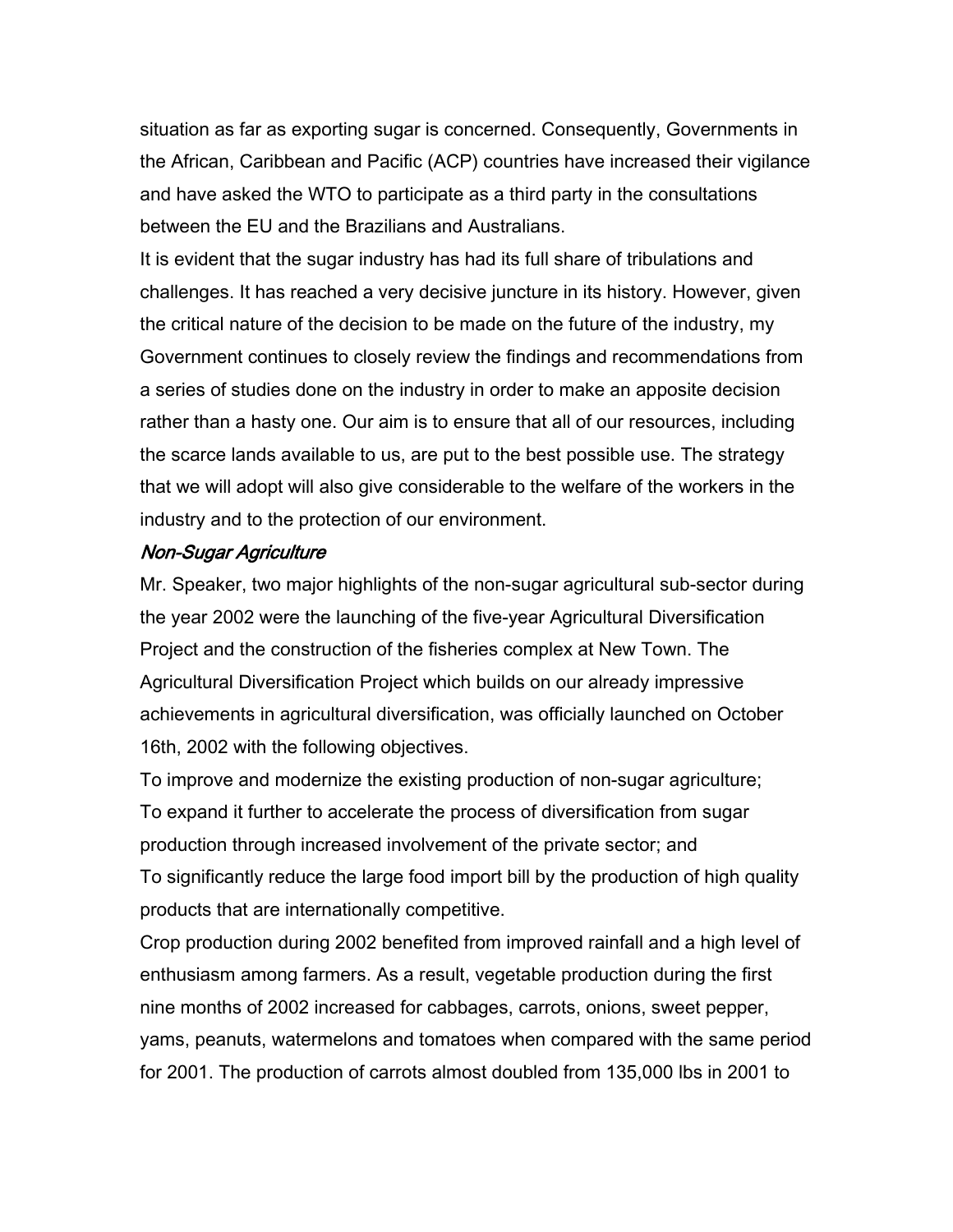223,000 lbs in 2002 while tomatoes increased from 120,000 to 165,000 lbs. There was also a marked increased output of fruit trees from the Plant Propagation Unit and the demand from the general public was met for the main part of the year.

Mr. Speaker, the new beef marketing initiative that was launched on October 16, 2001 continued to make significant impact during this year. Up to the middle of November 2002 at least 47,000 lbs of boneless beef was produced from 123 cattle that were owned by 63 farmers. The value of the boneless beef sold was \$127,000. This new initiative has resulted in increased local beef production during the first nine months of the year from 54,000 lbs in 2000 to 87,000 lbs in 2001 and 97,000 lbs this year. The successful control of the Tropical Bont Tick and the improved livestock extension activities have also been major contributing factors to the increased beef production.

Increases in pork production have also been observed over the past two years. During the first nine months of the year, local pork production increased from 41,000 lbs in 2000 to 55,000 lbs in 2001 and 78,000 lbs this year. Many pig producers are now feeding commercial ration to their animals as a result of the importation of feed by the recently formed Progressive Pig Farmers Association. The livestock staff of the Department of Agriculture has facilitated the implementation of improved pig husbandry practices.

Mutton production continues to be low and declined during 2002 despite a very strong demand in the local market. The mutton production during the first nine months of the year declined form 32,700 lbs in 2001 to 25,200 lbs in 2002. The major challenge to sheep and goat production continues to be the high incidence of dog attacks. The Ministry of Agriculture has initiated the process to upgrade the dog control legislation in an attempt to reduce the high incidence of attacks. Egg production is being severely challenged as a result of trade liberalization and the effects of September 11. As a result, poultry farmers are suffering serious competition in the hotel market. A marked decline in the demand for local eggs is being observed, and farmers have had to reduce production.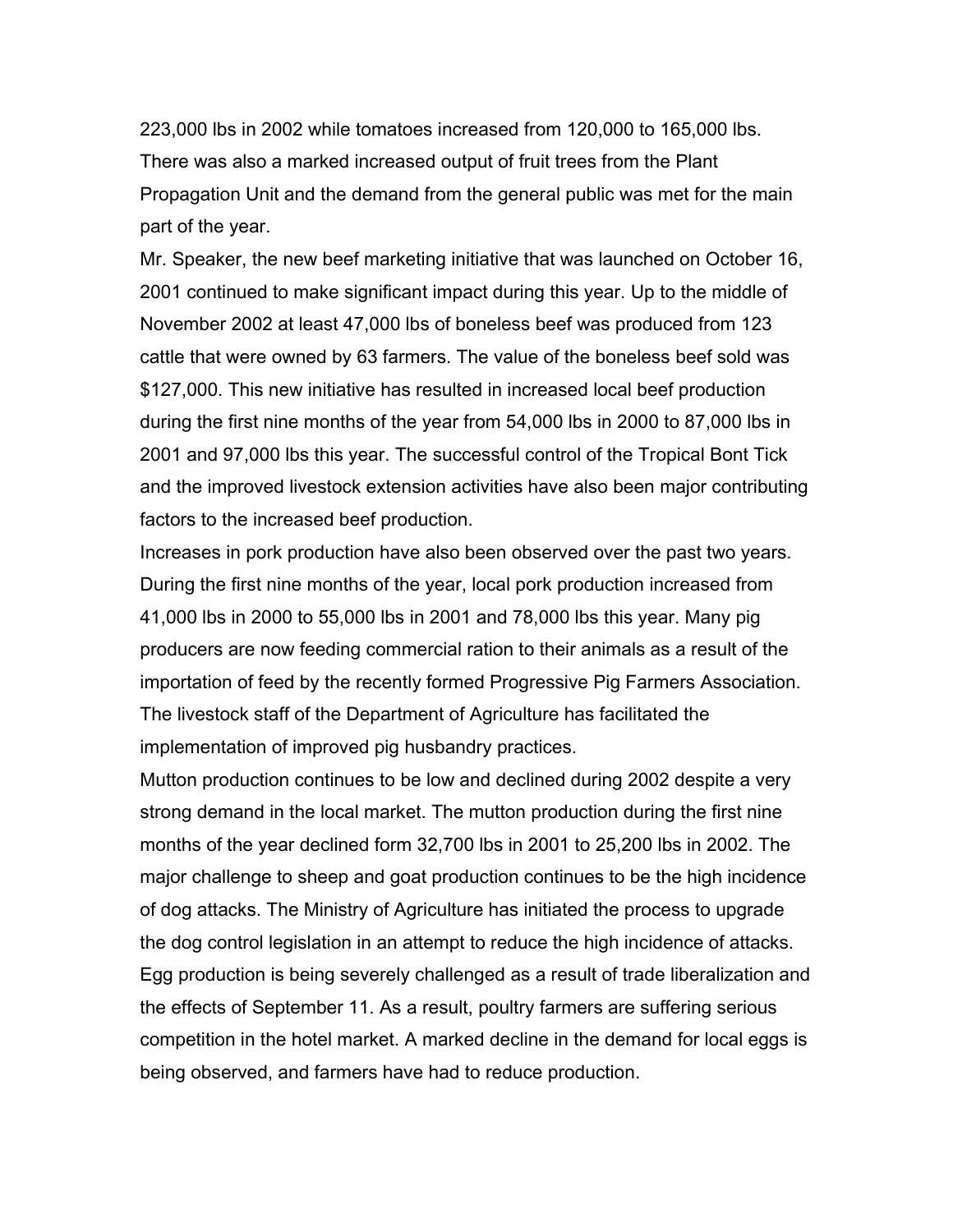Fish landings during the first nine months of 2002 increased from 578,000 lbs in 2001 to 598,000 lbs. This relatively high level of production has resulted from the use of new fishing methods that have been introduced by the Fisheries Management Unit. The activation of the completed Basseterre Fisheries Complex at New Town is expected to significantly improve the volume and quality of fish caught by the local fishermen. The facility includes a ramp for the 'hauling out' of boats, a landing pier and fuel pump as well as facilities for the preparation and sale of fish.

Mr. Speaker, during the year the Ministry of Agriculture has made available several hundred acres of land for livestock farming as part of the diversification thrust. Several farmers have already occupied some of the assigned land but a major concern is the high incidence of roaming livestock that has resulted in a marked increase in vehicular accidents. The Ministry of Agriculture has also secured funding from the Republic of China on Taiwan for the relocation of pig farmers in the Conaree area to allow for production under more hygienic conditions. The Republic of China on Taiwan is also providing funds for the upgrading of the Basseterre Public Market.

We expect that the planned expansion of the tourism sector will generate even greater demand for agricultural produce. To meet this demand, it will become necessary to irrigate our farms to facilitate the supply of produce throughout the year. In this regard, the Department of Agriculture has been pursuing plans for the development of a 25-acre irrigated farm at Estridge. This farm is expected to significantly extend the period of local vegetable production. We are also devoting considerable resources to agricultural training. Hence, in support of the diversification project, an extension evaluation and training workshop has recently been completed for technical staff of the Department.

My Government is of the view that we must increasingly develop the capacity to feed ourselves and thereby provide our people with an additional buffer against the vagaries of international markets. Of course, our ability to feed our many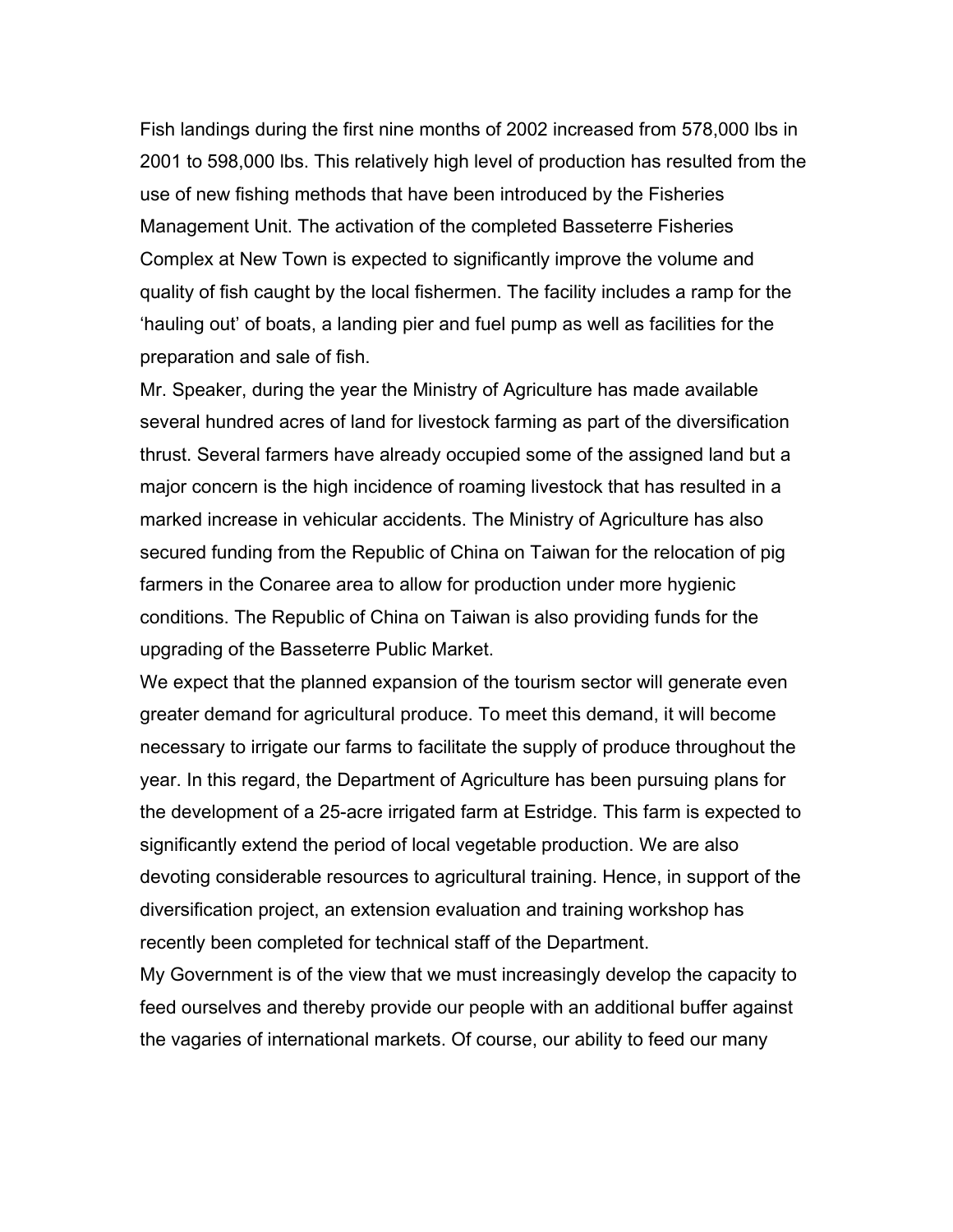tourists would enhance the value of our tourism sector by ensuring that more of the tourist dollar spent here is retained in our economy.

#### Industrial Development, Commerce and Consumer Affairs

Mr. Speaker, during the year 2002, the enclave industries at the Industrial Park continued to feel the effects of the downturn in the US economy since the terrorist attacks of September 2001. A majority of the industrial enterprises had to scale back production during this period and reduce working hours. In an effort to provide continued employment for their workers, some of the manufacturing companies introduced shorter work weeks. A few companies however, were forced to lay off some of their employees because of the decline in business. Within the last few weeks, Jaro Electronics Ltd., an electronic plant at the Industrial Park, has advised that it is expanding its product line and that it would be employing additional workers shortly. A few other companies have indicated that they are exploring avenues to expand their product lines in an effort to improve their businesses. We therefore expect to see increased activity in the manufacturing sector early in the year 2003.

Mr. Speaker, the Small Enterprise Development Unit (SEDU) continues to assist small enterprises in our country. SEDU is aligning itself to become a full-fledged business advisory service that would be able to offer extension services to the small business sector. During 2002, the Unit held several town hall meetings throughout the island and, as a result, SEDU field officers interviewed about fifty (50) persons who were interested in establishing small enterprises, and financing was provided to twenty-one (21) entrepreneurs.

My Government is also very vigilant in ensuring that our enterprises are given adequate time and scope to compete with enterprises from much larger countries. For the past several years quantitative restriction (quota system) was placed as a protective element on imported pasta, aerated drinks and brewery products. It was recently decided to replace this quota system with a tariffication system that would result in a higher tariff being imposed on the above named products that are imported from overseas. It is felt that the tariffication system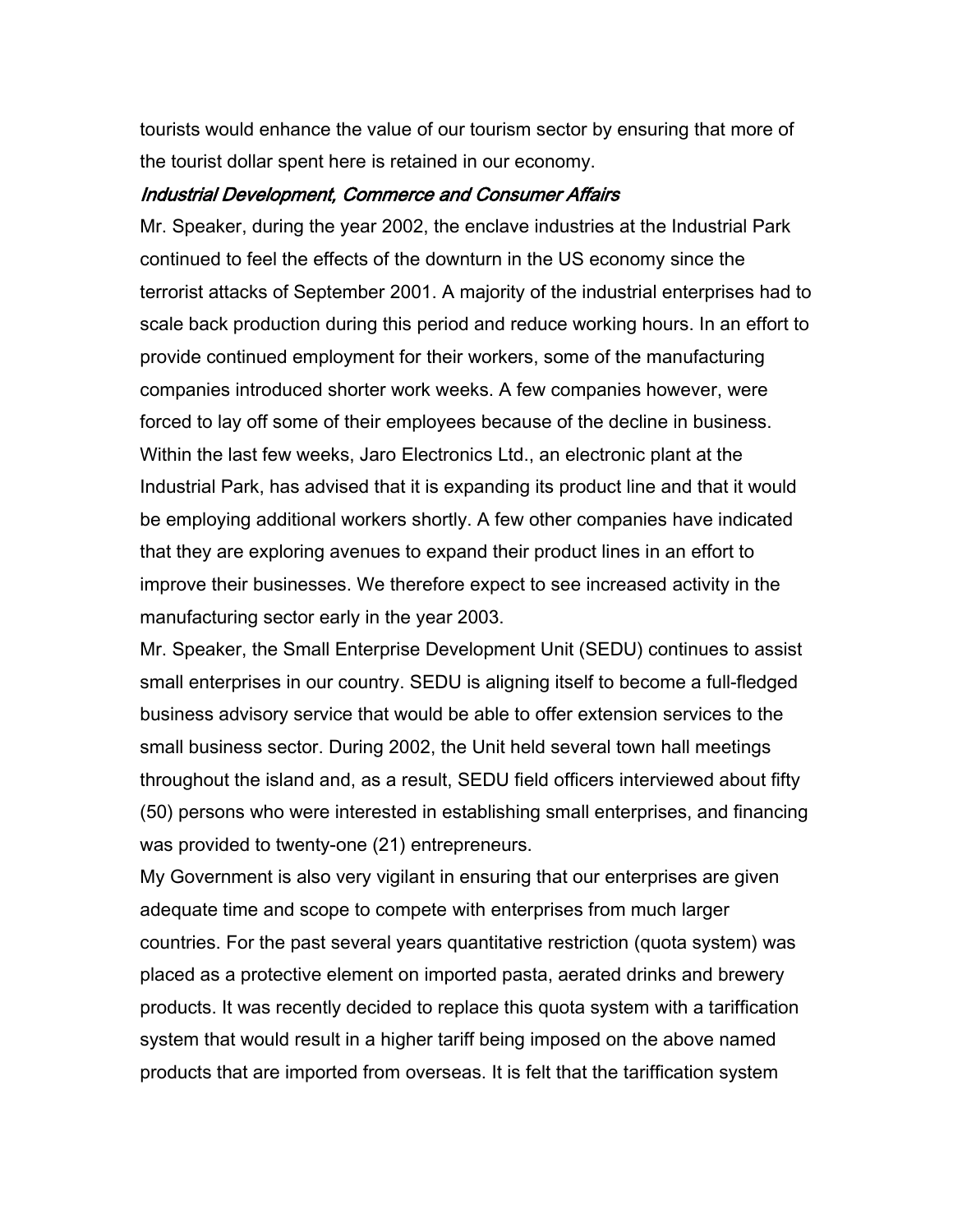would be a more effective tool for protecting our local manufacturers of Article 56 products. This new initiative will be fully implemented in the upcoming year. The Consumer Affairs Department concentrated its efforts on advancing the process of public consultations on the Consumer Affairs Bill. The Bill, which has benefited from extensive public consultations, was introduced in Parliament for its first reading in August and it is anticipated that it will be passed into law early in the New Year. The passage of the Consumer Affairs Legislation will greatly enhance the Department's ability to discharge its responsibilities. It is anticipated that during 2003 the groundwork will be laid for the inauguration of a 'Business Tribunal or Small Claims Court' early in 2004. The operations of the Tribunal will heighten sensitivity to consumer rights by expediting the resolution of commercial disputes, and ease the burdens on the Magistrate Court.

## Information Technology and Telecommunications

Mr. Speaker, we are presently living in an era where Information and Communications Technology (ICT) continues to define the standards by which individuals, businesses and indeed governments should operate, if they want to remain competitive in today's global environment. Given the continuing developments and innovation in this field, it is very likely that ICT will soon become the engine of economic growth in many countries, especially because of the ongoing process of globalization. My Government is mindful of these developments and has therefore embarked upon a number of initiatives to position the Federation to take advantage of the significant opportunities and benefits that this sector has to offer.

Over the last year we witnessed a significant increase in the availability and use of Information Technology (IT). This is mainly attributed to the computerization of all secondary schools and colleges and a number of primary schools, the implementation of a computer literacy programme for adults in our society by the Adult and Continuing Education Division of the Clarence Fitzroy Bryant College (CFBC), the establishment of call centers on the island, the deregulation of the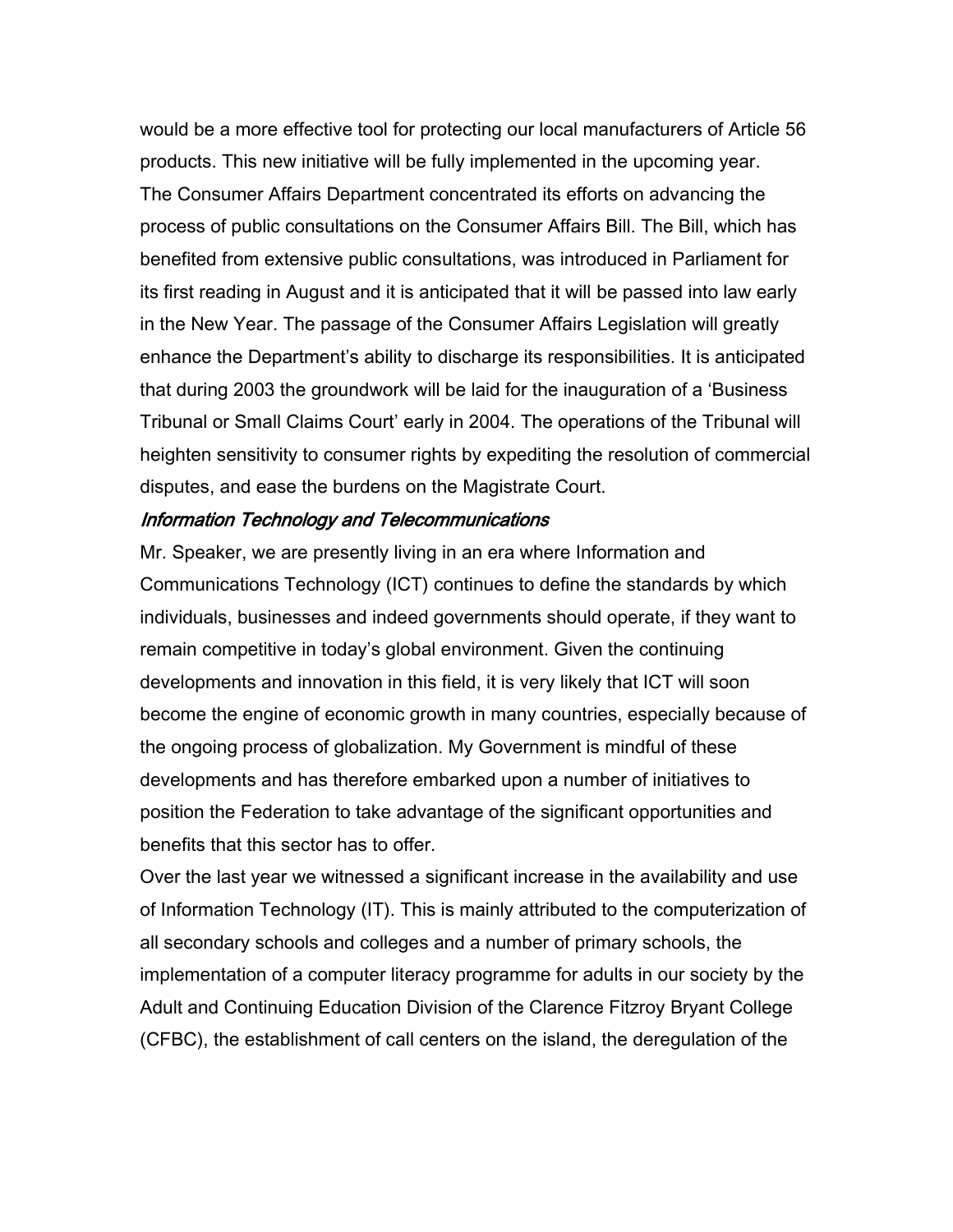telecommunications sector and the reduction in the rates charged for international direct dial calls and internet service.

Mr. Speaker, while these initiatives signify an impressive start to further enhance the environment for the growth of a thriving IT sector, the process still needs to move forward. This is to ensure that our citizens are equipped with the necessary tools and ICT skills to participate productively in the new global economy. In view of this, my Government is in the process of establishing an ICT industrial park and plans to provide at least one access point in each community where persons without computers can access technology and information. My Government has also computerized the Immigration service, is in the process of upgrading the billing system for electricity and water, and will establish an IT Department within the public sector to maintain and upgrade the IT infrastructure within the public service. This IT unit would facilitate my Government's thrust to establish an E-Government environment, where Government services and information will be offered online, thereby facilitating increased transparency in Government, and increasing the visibility and competitiveness of the Federation.

As stated in my last budget address, perhaps the most critical element of any programme for the development of a thriving information technology sector is the availability of affordable modern telecommunications facilities. Therefore, in keeping with my Government's commitment to smooth the process of the development of ICT, I am pleased to report that the Eastern Caribbean Telecommunications Authority (ECTEL) issued licenses to two (2) local companies after evaluating applications received from a number of potential telecommunications providers. We expect, therefore, that very shortly, residents in the Federation will have the opportunity to choose their telecommunications provider.

Mr. Speaker, while my Government was in the process of receiving and evaluating applications and issuing licenses, negotiations with Cable & Wireless were ongoing to terminate the exclusive license granted to this company. This culminated in the signing of an agreement on May 20, 2002 in Grenada, when a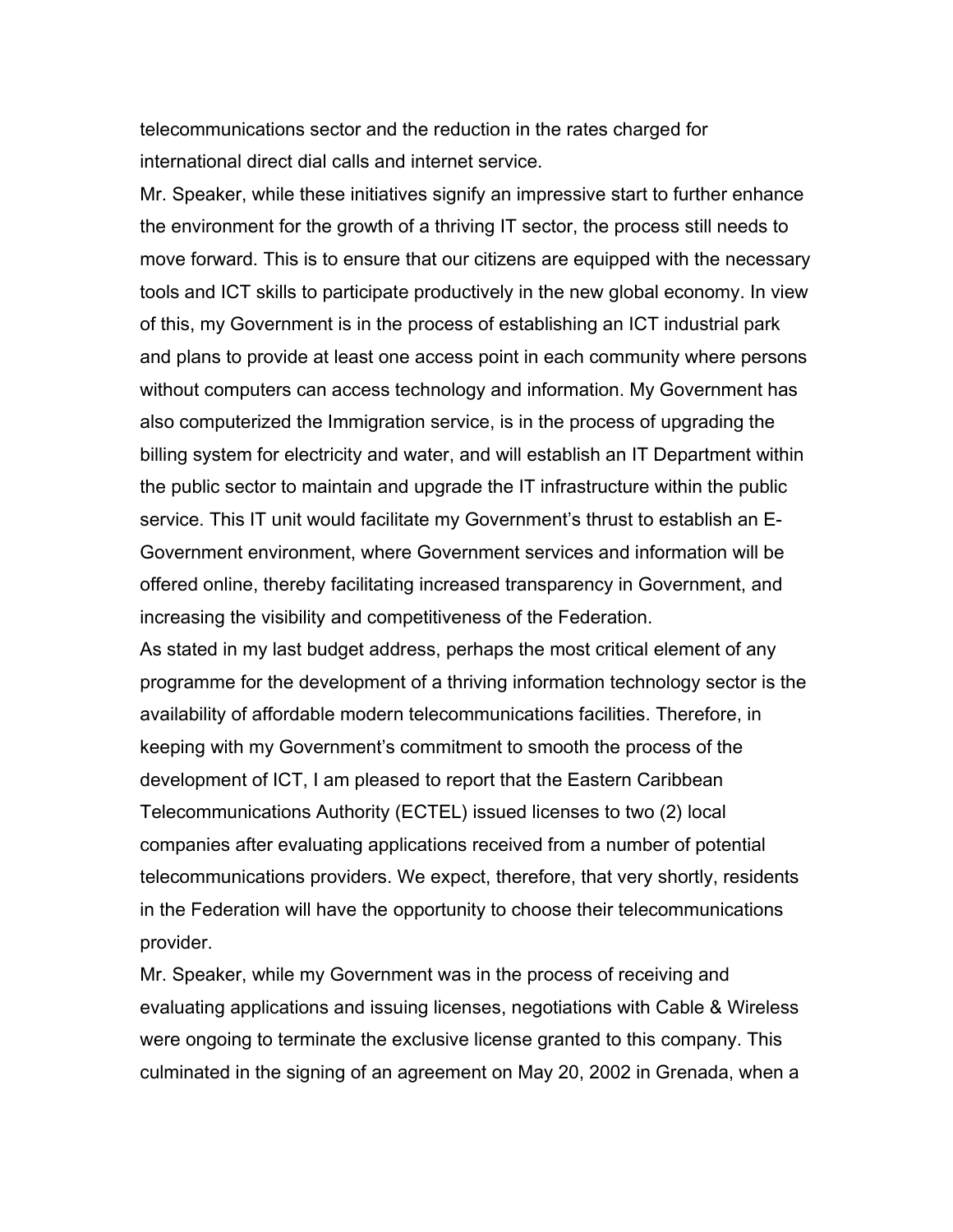new interim tariff structure was introduced, pending the collection of data for the establishment of a price cap regime. When this price cap regime is introduced, the price of telecommunications services will be realigned to be more in line with the cost of providing those services.

### The Financial Sector

Mr. Speaker, the soundness of the commercial banking system in St. Kitts and Nevis continued to be reflected in the growth of its asset base. During 2001, the assets of commercial banks increased by \$93.2 million or 5.5% to reach \$1.8 billion by the end of the year. At the same time, deposits grew by 4.3% to total \$1.3 billion by year-end. Loans and advances declined 2% to \$1.0 billion as credit to the private sector, especially the manufacturing, distributive trades and tourism sectors, decreased in response to the slowing down in the economy. The combination of a reduction in loans and advances and the growth in deposits led to the further improvement of liquidity in the commercial banking system. This was reflected in a decline in the ratio of loans and advances to deposits from 86.1% at the end of 2000 to 80.9% at the end of 2001.

Statistics for the first nine months of 2002 indicate an increase in the assets of commercial banks by \$175.3 million to reach about \$2 billion. Meanwhile, deposits increased by \$107.4 million to reach \$1.4 billion, while loans and advances increased to \$1.1 billion. Liquidity in the commercial banking system improved as the ratio of loans and advances to deposits fell further to 79%. Mr. Speaker, the Development Bank continues to provide an invaluable service to citizens of the Federation by extending credit to the finance Industry, Agriculture, Education, and Mortgages. In 2001 alone, some 573 loans were approved totalling \$21.4 million. Of this, \$7.8 million or 36.4% was approved for Housing (Mortgage Finance), \$5.4 million or 25.2% for Education, \$4.4 million or 20.6% for Industry and \$0.7 million or 3.3% for Agriculture.

In the area of money and capital market development, with the joint efforts of ECCU member governments and the ECCB, October 19, 2001 marked the opening of the Eastern Caribbean Securities Exchange (ECSE) and the start of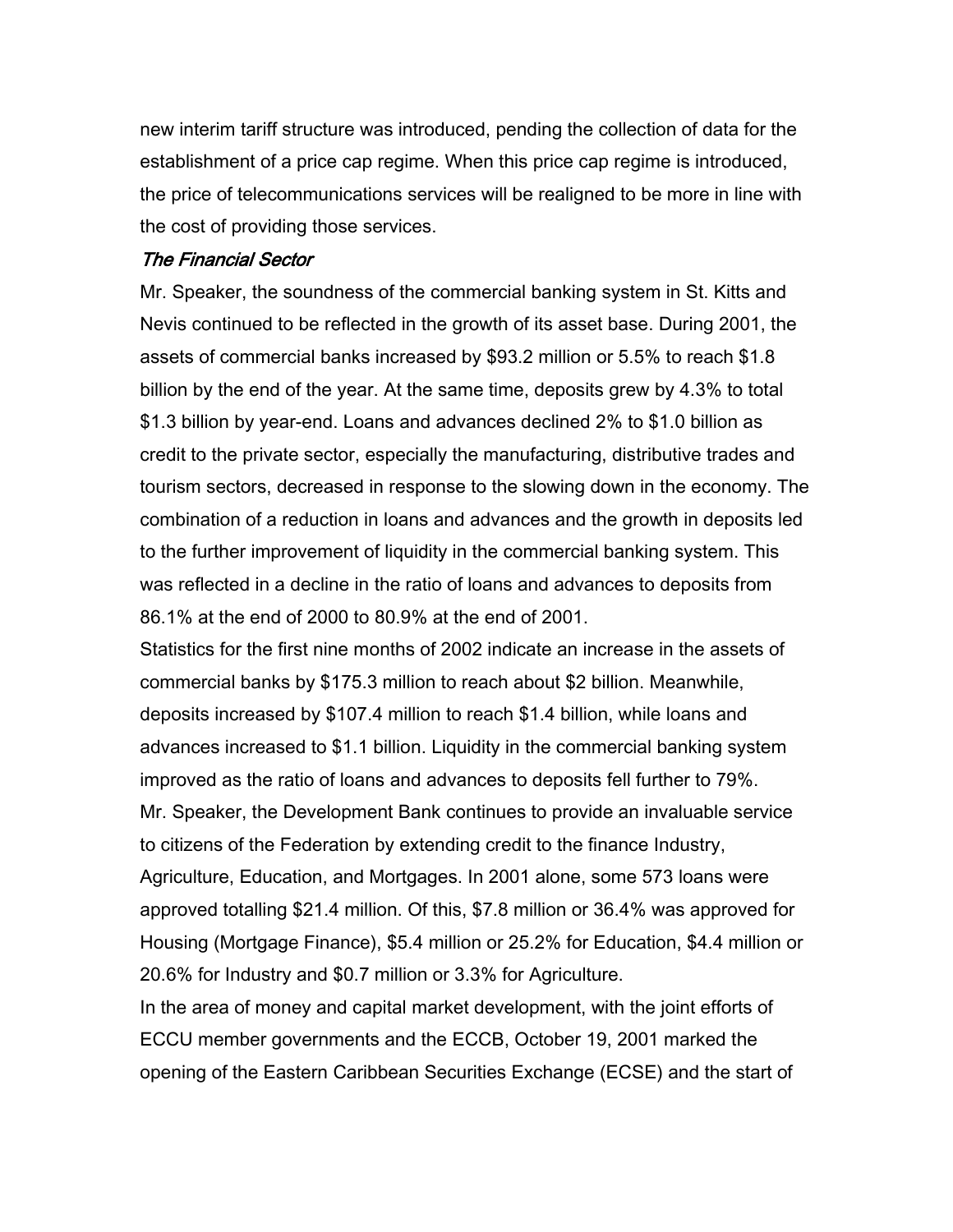trading of regional securities. On November 20 of this year, just one year and one month after the launch of the ECSE, we witnessed another momentous occasion in the history of the sub-region. I refer to the 9:00 am ringing of the bell to launch the Regional Government Securities Market (RGSM) and the start of trading of securities of regional governments. Mr. Speaker, my Government played an important role in this opening, as we made history by being the first government to issue bonds on the market.

The issue was for \$75 million worth of government bonds offering a 7.5% return over a ten year period. Within the first 45 minutes of trading, bids valued in excess of \$30 million were placed by the six licensed regional intermediaries on behalf of investors. At the close of trading at 2 p.m. on November 22, the bond issue was oversubscribed by some \$3.7 million. This over subscription of my Government's first bond issue on the RGSM is an overwhelming vote of confidence by investors in my Government and the economy of St. Kitts and Nevis. We will therefore continue to work with the ECCB and other regional Governments to further promote saving and investment in the region through the establishment of the Eastern Caribbean Unit Trust and the Eastern Caribbean Enterprise Fund.

Mr. Speaker, in the area of International Financial Services my Government continues to focus on ensuring that the sector is properly regulated as a means of maintaining the integrity of our jurisdiction. Following the establishment of the Financial Services Commission and the Financial Intelligence Unit, my Government worked diligently to address the concerns expressed by the FATF. At the end of June 2002, following an extensive onsite visit by FATF members, St. Kitts and Nevis was removed from the FATF list of non-cooperative territories. We were the first of the listed OECS countries to meet the stringent international standards required for removal from the FATF list. We will devote our attention to promoting our jurisdiction and generating more revenues from the provision of international financial services.

# **PUBLIC FINANCE**

# Fiscal Review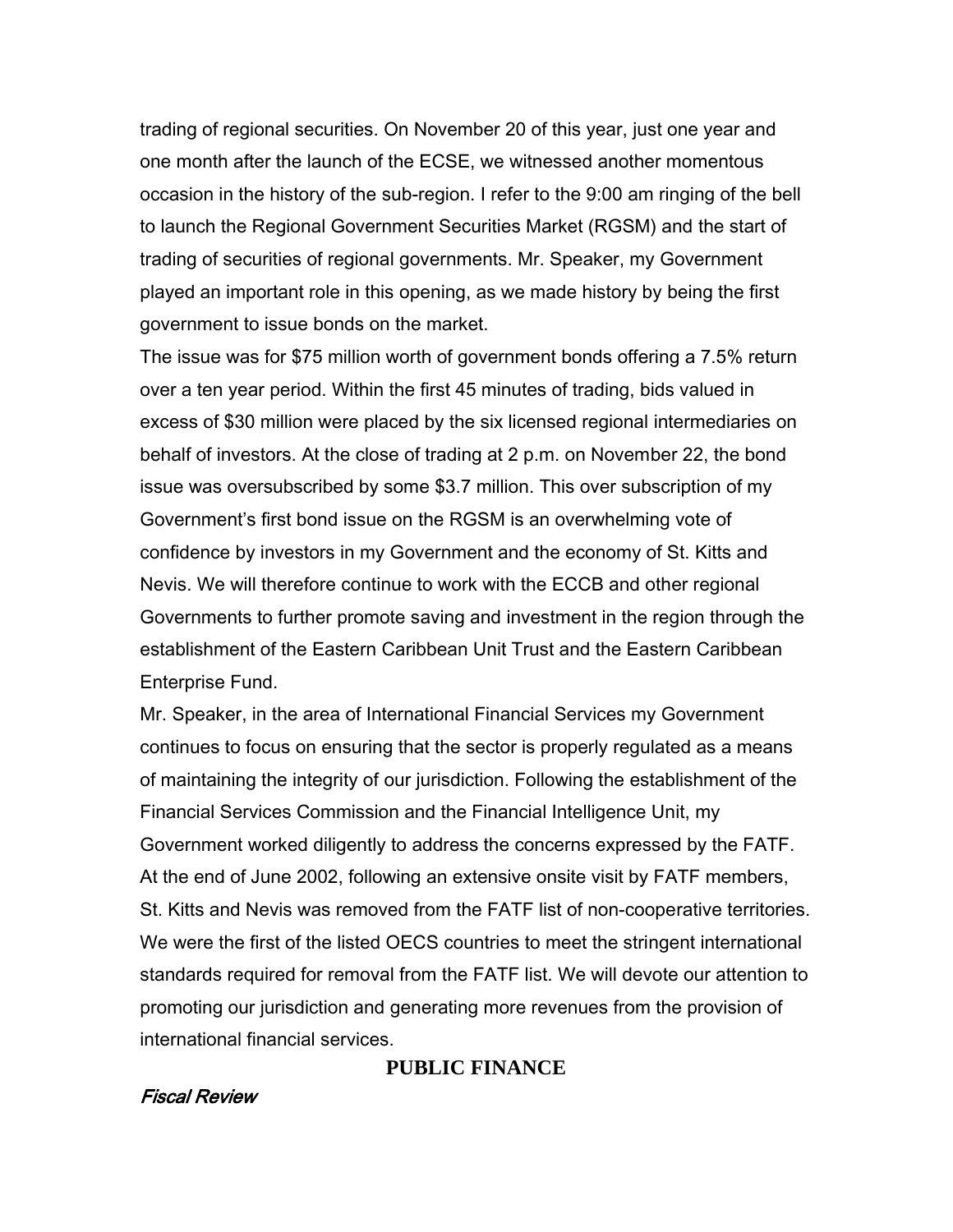Mr. Speaker, the revenue collections for 2001 amounted to \$204.4 million, an increase of \$2.6 million or 1.3% over the collections of the previous year. At the same time, recurrent expenditure was \$259.6 million, an increase of just under a half of 1%. The increase in revenue, though very meagre, is quite remarkable in view of the fact that in the latter quarter of the year, economic activity took a nose dive as a result of the September 11 terrorist incident. What is even more remarkable is that we were able to keep expenditure almost constant through very tight expenditure controls and frequent policy interventions to deal with the economic fallout from the September 11 crisis. The dramatic slowdown in the growth in expenditure in 2001 was also consistent with the goal of fiscal consolidation that we had set ourselves at the beginning of that year. Despite the success of our attempts to contain expenditure, we still recorded a recurrent account deficit of \$55.2 million which was \$1.4 million or 2.4% less than the deficit in the previous year. This reduction in the deficit in a year when we were faced with a global economic slowdown and a crisis of the magnitude of the September 11 terrorist attacks, is commendable, but it falls well short of the target we must achieve if we are to eliminate deficits and curtail the growth of debt over the medium-term.

The Capital Expenditure for the year amounted to \$35.5 million, of which \$6.9 million was funded from grants and \$28.6 million was funded from loans and overdraft. Of course, the capital budget is a very important instrument for effecting the long-term transformation of our economy and the enhancement of the quality of life of our people. For 2001, in particular, resources provided in the capital budget were used to implement a variety of development projects including the Basic Education Project, the provision of computer training facilities in primary schools, the Basseterre Fisheries Project, the construction and furnishing of the Newton Ground Day-care Centre, the purchase of vehicles and equipment for fire and rescue services, the upgrading of sporting facilities, the construction of multi-purpose community centres and the rehabilitation and improvement of the JNF General Hospital.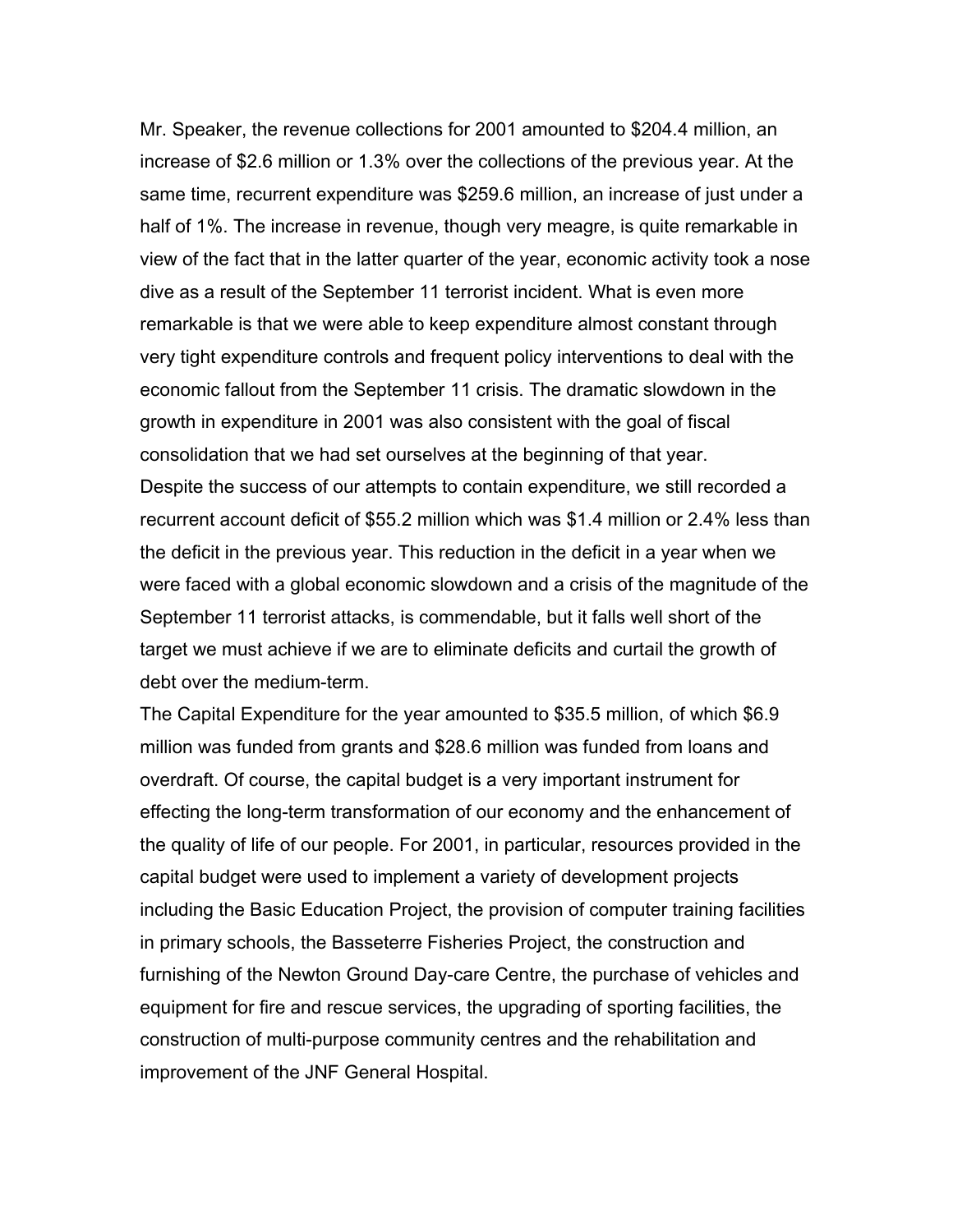Mr. Speaker, I will now address an issue that has been the source of much confusion in recent months – the public debt. The total debt of the Federal Government at the end of the last fiscal year stood at \$678.1 million. This is the figure reported by the Director of Audit in his report for the year ended 31st December 2001. This figure is also consistent with the data presented by the International Monetary Fund in respect of the debt of the Federal Government at the end of 2001. It is worthy of mention that this debt includes debts of well over \$100 million incurred in respect of the Electricity Department, the Water Department and the Government Quarry, which in the countries of the OECS are public corporations or privatized entities. Hence in comparing the debt of St. Kitts with other countries of the OECS, full account must be taken of such differences in the structure of the public service.

There has been some misunderstanding in recent years because the figure reported by the IMF in their Press Information Notice appears to indicate much higher levels of debt. However, it should be borne in mind that the debt reported by the IMF is in respect of the public sector as a whole including the Nevis Island Administration and the public corporations. For instance, the debt of the Nevis Island Administration at the end of 2001, as reported by the International Monetary Fund totalled \$125.9 million, while the debt of the public corporations including the Sugar Industry totalled \$477.6 million.

Mr. Speaker, we are not satisfied with this level of debt so we will be devoting much effort to debt reduction in the upcoming years. However, we are not afraid to disclose the debt of the Government because we know how it arose, and we are satisfied that every cent of that portion of the public debt incurred since we assumed office was very well spent.

It is also very important to recognize that when my Government assumed office in 1995 the debt of the Federal Government was already well over \$300 million and although the debt of the sugar industry was paid off with monies from the Social Security Scheme in 1986, by 1995 the liabilities of that industry were already escalating again.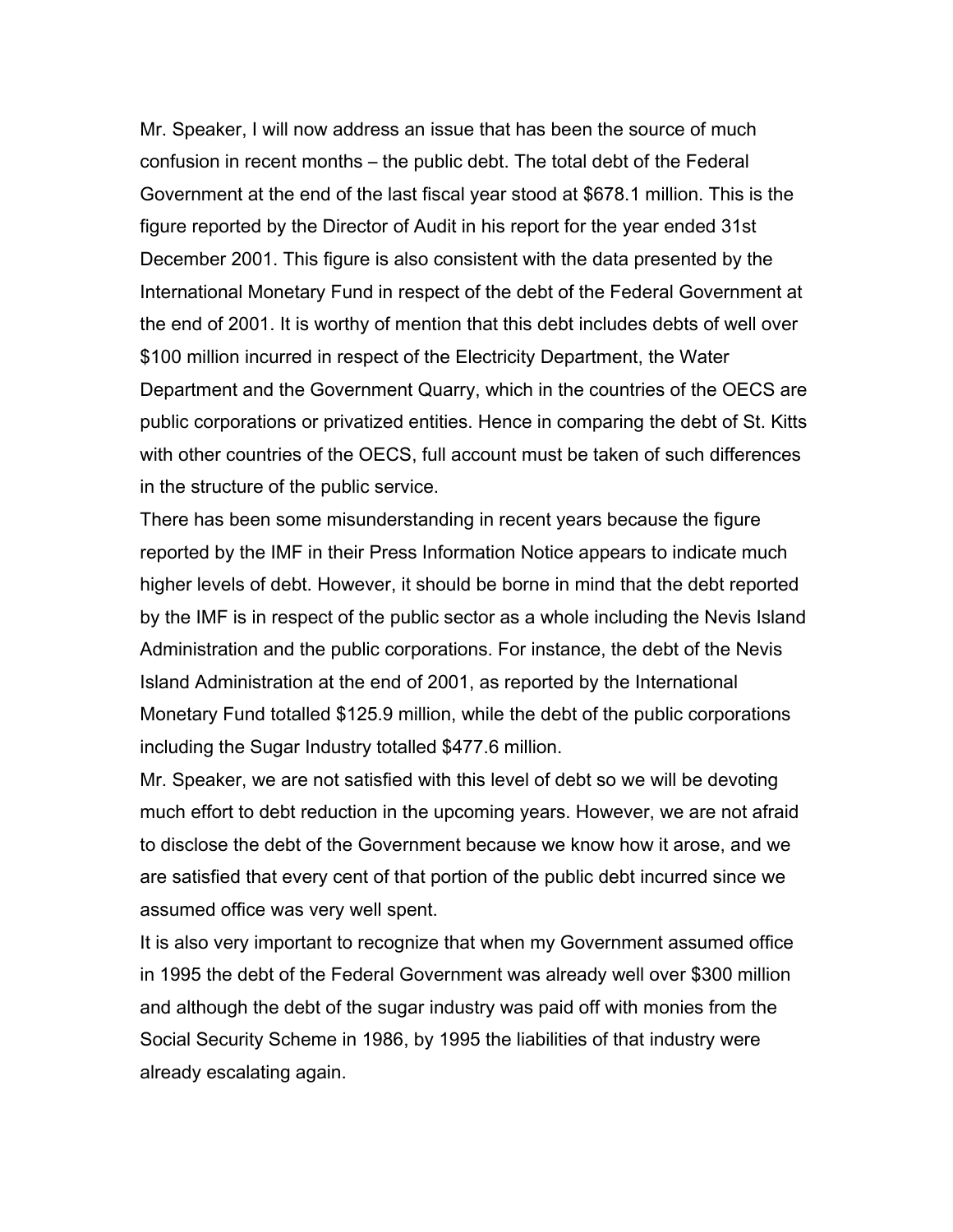Since then we have had five hurricanes, each of which caused damage to our Federation estimated at hundreds of millions of dollars. Since 1995, we have had to rebuild the street at Old Road Bay in record time to allow the free flow of traffic throughout the island of St. Kitts. Even now we are still developing a permanent solution to this problem. Since 1995, we have had to put poor families in starter homes after their original homes and all of their belongings were washed away by water rushing down our ghauts. Since 1995, we have had to replace the roofs of many of our schools at least twice and of the JNF General Hospital perhaps even more frequently. Since 1995 we have had to replace virtually every electricity pole in our Federation and the related wires and fittings. Since 1995, we have had our revenue collection capacity disrupted over and over again by hurricanes, by the September 11 terrorist attack, and the global economic slowdown.

Port Zante is a typical example of the pains and struggles that my Government has gone through, and of the debt that we had to accumulate because of poor decisions long before we assumed office. This facility, which was hastily constructed without taking full account of views of the public in St. Kitts and Nevis, has been destroyed on two occasions at great cost to us. The total debt now accumulated in respect of this facility is now well in excess of \$110 million. Moreover, problems that should have foreseen and addressed in a properly conducted environmental impact assessment are now causing us great distress. In particular, we have had to build sea defence structures along East Basseterre Bay Road at great cost to the Government and we are now faced with similar problems on the Bay Road, west of Port Zante. We have virtually started from scratch in redesigning and rebuilding the berthing facilities at Port Zante at great cost to the Government. We hope that this new and reinforced Port Zante will at last bring returns to the people of the Federation.

Mr. Speaker, it is clear that the increase in debt is quite easily justified. However, we still must face up to the challenge of addressing it comprehensively. Hence, I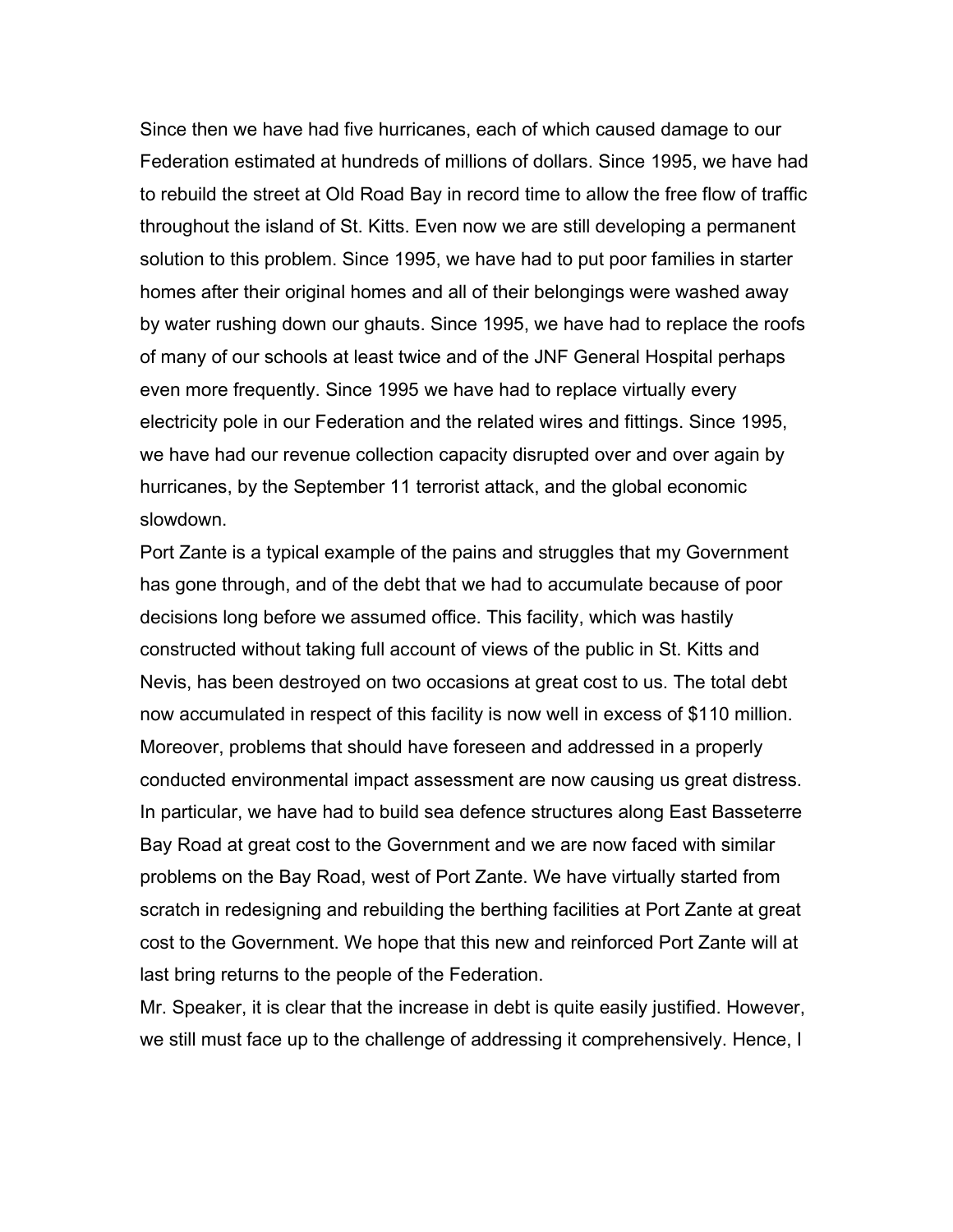will now turn to the fiscal prospects, and will indicate some of the actions that we are proposing to take to eliminate deficits over time and curtail the growth in debt.

#### Fiscal Prospects

Recurrent Revenue for 2003 has been estimated at \$242.4 million. This represents an increase of \$18.2 or 8.1% over the previous year's revenue estimates of \$224.2 million. On the other hand, recurrent expenditure for 2003 has been estimated at \$293.6 million representing an increase of 5.6% over the comparative estimate of \$277.9 Million for fiscal year 2002.

Mr. Speaker, as revenue growth slows in response to the global economic slowdown and other external economic shocks, the countries around the region have engaged in a variety of cost-cutting measures to attempt to minimize the gap between revenue and expenditure. In fact, I have heard of views expressed at political meetings here in St. Kitts and Nevis suggesting that we may be forced to cut civil servants' salaries by as much as 10%. This scenario is consistent with what is happening in many countries around the world, and it is perhaps the most technical and clinical approach to the current economic problems that are stretching the minds of policymakers throughout the region and beyond. However, my Government comes from a party that has a long and strong record of championing the rights of workers. We do not rush to embrace policy options that will force workers into the ranks of the unemployed. Our goal is the exact opposite. We exert every effort to empower people and give them the opportunity to advance the standard of living of themselves and their families and participate constructively in the process of nation-building. Hence, in this budget we have sought by every means possible to keep expenditure under control without forcing public sector employees out of work and without touching a penny of their hard earned salaries.

Our focus is on improved efficiency through better procurement procedures, the identification and elimination of waste and extravagance, and the enhancement of productivity through human resource development. To a large extent, our ability to contain the growth in expenditure in 2001 and 2002 reflects some of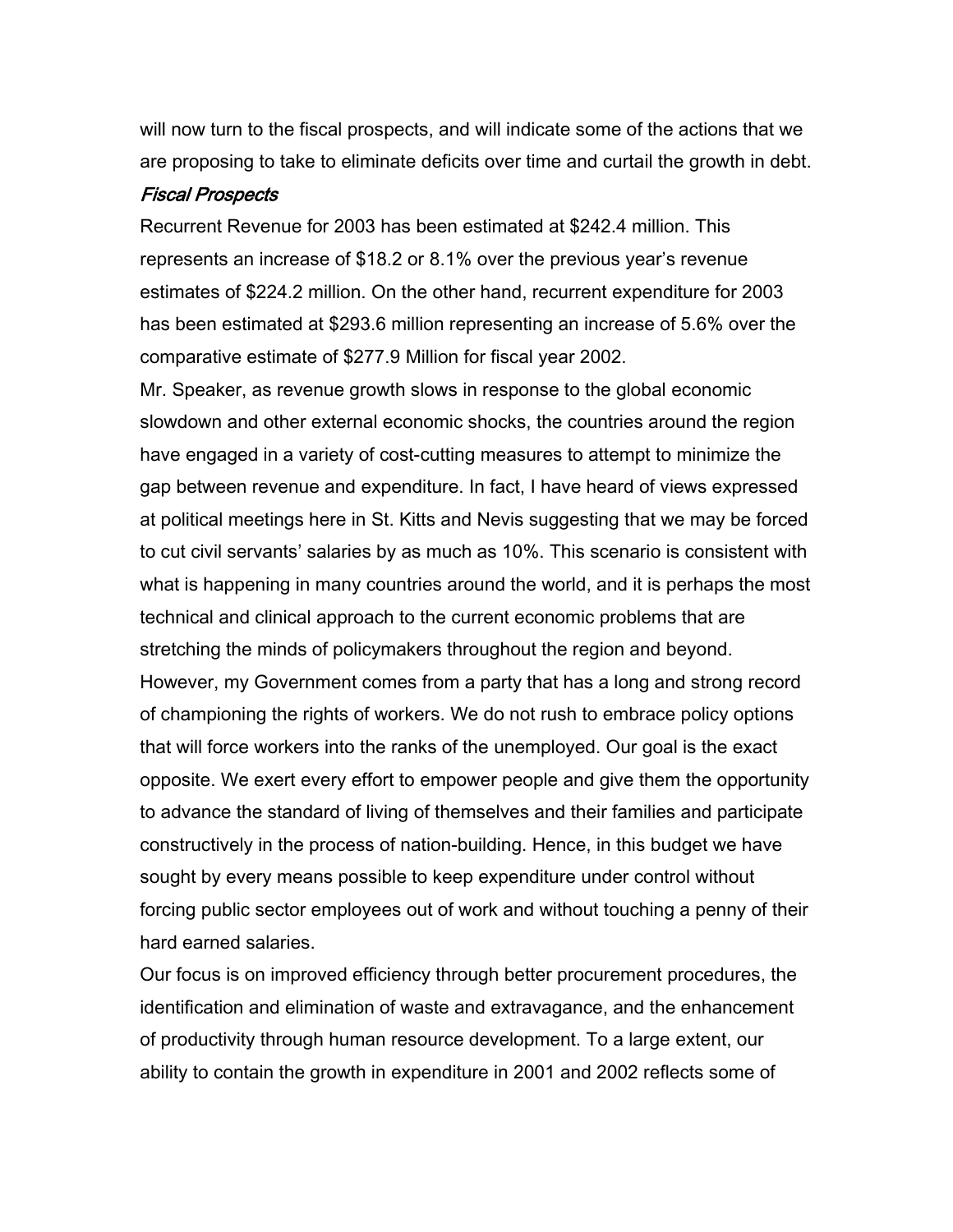these measures, but we are continuing the process with a view to achieving reductions in the cost of public sector programmes without compromising their overall value and effectiveness. A comparison of the overall budget allocation for 2002 with the allocation for the previous year, will reveal that we have managed to reduce the total allocation to personal emoluments and wages by \$5.1 million or 4.29 % from \$118.8 million to \$113.7 million without laying off any person or reducing anybody's salary. We have managed to reduce this budgetary allocation by agreeing to freeze public sector employment and to restrict the filling of vacancies, save in exceptional circumstances.

The total allocation to goods and services has been reduced by \$8.8 million or 13.5% from \$65.0 million to \$56.2 million. We have already been realizing great savings through better procurement practices and centralized purchasing. We expect to further reduce the cost of goods and services by even greater vigilance and tighter control mechanisms in the upcoming year. In other words while the cost of purchasing goods and services has been reduced very substantially the actual quantity of goods and services purchased would not be reduced to the same degree because much of the savings are expected to come from lower prices.

Mr. Speaker, because of these budgeted savings in Personal Emoluments and Wages as well as Goods and Services for 2003, we have managed to reduce the budgetary allocations to all major Ministries, with the exception of the Ministry of Finance. The item under the Ministry of Finance that has been allocated the largest increase is Debt Service Charges. In fact, after account is taken of the increase for debt service in respect of debts incurred in respect of all Ministries, the rest of the allocation to the Ministry of Finance is reduced.

Notwithstanding the reduction in recurrent expenditure across the various heads, we have managed to use some of the savings to provide additional resources to programmes that we deem critical. For instance, we have provided \$107,357 for the establishment of a Legal Aid Clinic. We consider this initiative critical to the protection of the legal rights of persons who are too poor to meet the cost of their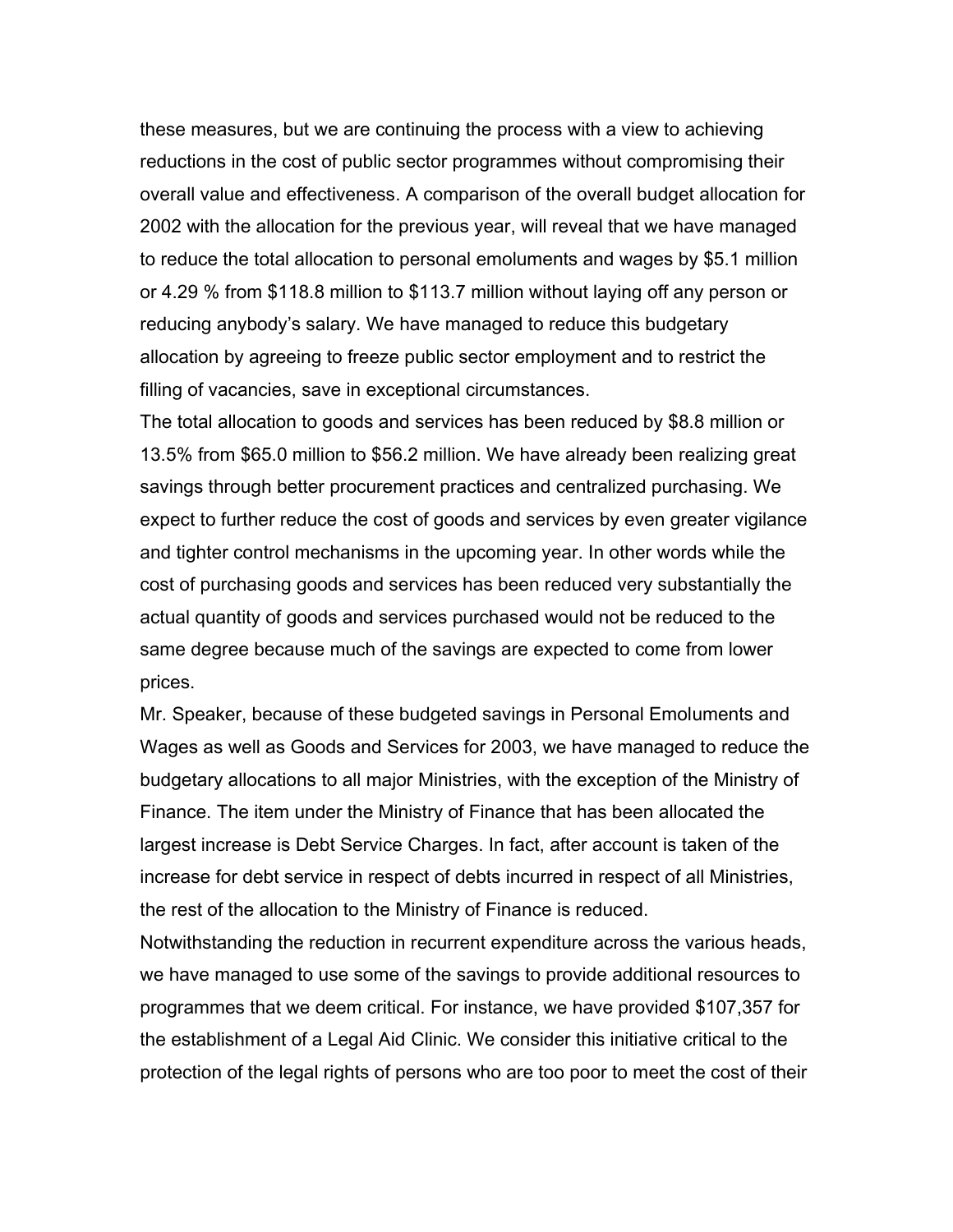legal defence. In addition, we consider public sector reform and enhanced public sector training to be crucial to the attainment of Government's goal of greater efficiency and effectiveness in the delivery of the services provided by the public sector. We have therefore allocated an additional \$180,000 to the Public Sector Reform Unit. Of this, an additional \$174,000 is to be devoted to the training function. Much of this function was previously carried out by the Establishments Division but we hope that by combining training functions with public reform activities we would realize significant efficiencies and synergies.

We have also allocated an additional \$606,734 to telecommunications. This will enable the Ministry of Telecommunications to play the lead role in ensuring that St. Kitts and Nevis exploits, to its fullest advantage, the benefits of modern-day technological development and the liberalization of the telecommunications industry. We have also assigned the Telecommunications Unit the responsibility for managing Government wide communications expenses with a view to ensuring that inefficiency and wastage in this critical area are minimized. Mr. Speaker, the Fisheries Department has been provided an additional \$862,621 to allow for the operations of the new, ultra-modern Fisheries Complex. We believe that the resources we commit to this area will yield significant returns through increased supply of fish to meet the demands of locals and of the increasing number of tourists projected to visit our shores. Of course, in support of our efforts in tourism development and to protect our fragile environmental resources we have allocated an additional \$443,803 to Beach and Marine Protection.

## Development Projects

The capital budget for 2003 amounts to \$52.6 million of which 38.1 million is expected to be funded from loans, \$5.2 million from revenue and \$9.3 million from Development Aid. In preparing the capital budget, we have been very meticulous in ensuring that only projects that will be implemented in 2003 are included. We do not intend to perpetuate the practice that we inherited in 1995 of inflating the capital budget by including projects year after year, which have little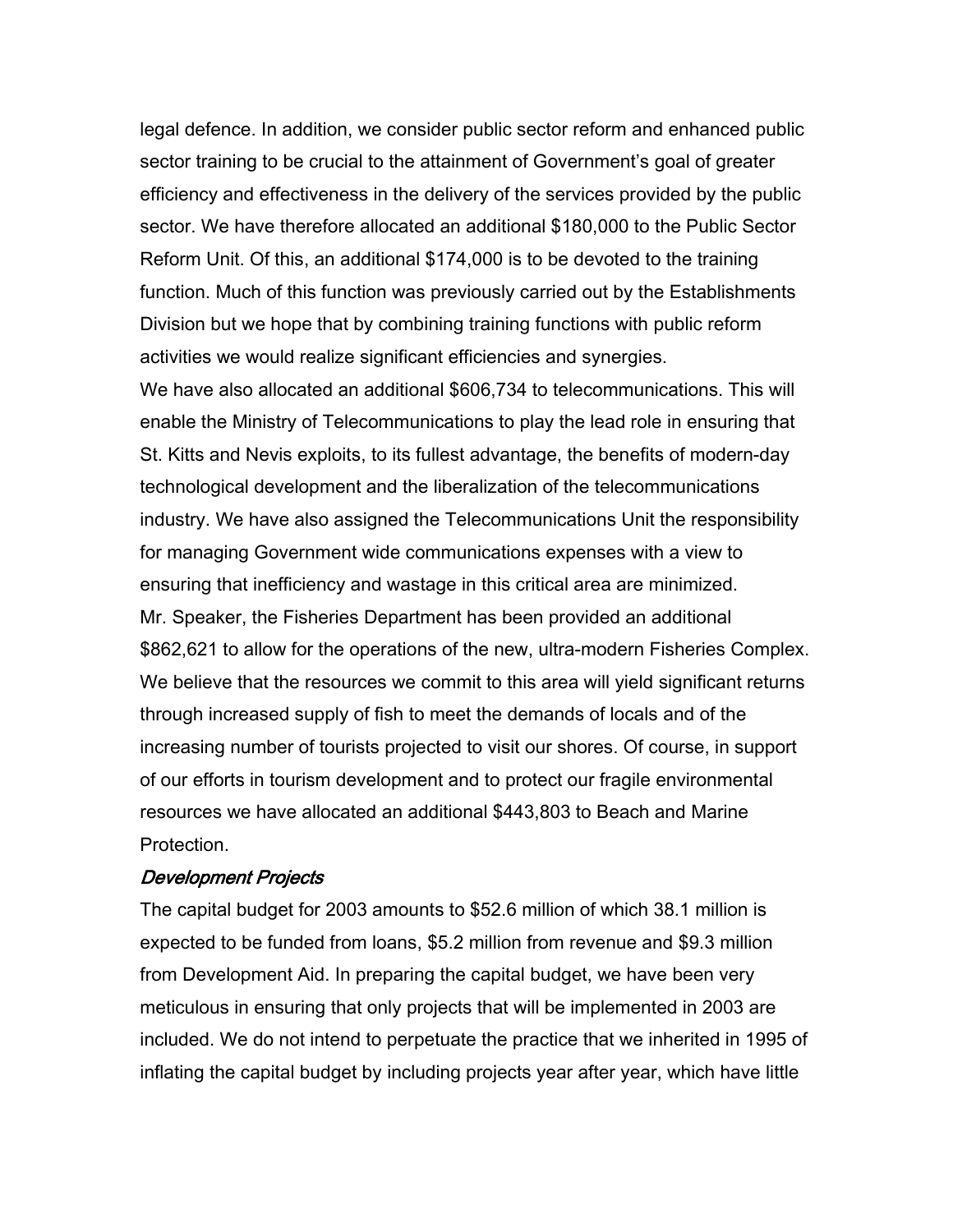or no chance of implementation. The appropriate place for projects that will not be implemented in the short-term is the Public Sector Investment Programme, which forms part of our Medium Term Strategy Paper that we prepared earlier this year.

The capital projects to be implemented in 2003 were very carefully selected based on their expected developmental impact and their ability to generate economic activity. In particular, we will strive to ensure that the development of our infrastructure keeps pace with the demands that will be placed on it by the expected increase in tourism. We are therefore implementing a major Electricity Supply Improvement Project, which will result in a much more reliable electricity supply by correcting the distributional deficiencies that have been causing power outages. In addition, we will substantially upgrade the supply and distribution of water by the implementation of a project that will involve the drilling of additional wells, the construction of water storage facilities, and the enhancement of the water distribution system. This project will help to ensure that people throughout the island of St. Kitts, especially those in a number of rural communities, would have access to a reliable supply of potable water. Both of these projects are being implemented by the Crown Agents and funded by the Bank of Nova Scotia in Europe as well as the local branch of the Bank of Nova Scotia.

During 2003, we will implement a World Bank funded project, costing \$12 million, for HIV/AIDS Prevention and Control and for the reconstruction of the Pogson Hospital in Sandy Point. My Government views the deadly HIV/AIDS virus as one of the most serious threats to young people in developing countries including the Caribbean. We intend, therefore, to commit the resources necessary to mount an effective campaign against this disease. It is our aim to ensure that persons from all communities in our Federation would have easy access to the necessary drugs and to adequate medical facilities. This is one of the reasons why we feel that the reconstruction of the Pogson Hospital must proceed expeditiously so that the people of one of the most populous towns in the Federation and those from neighbouring villages would have easy and quick access to a wide range of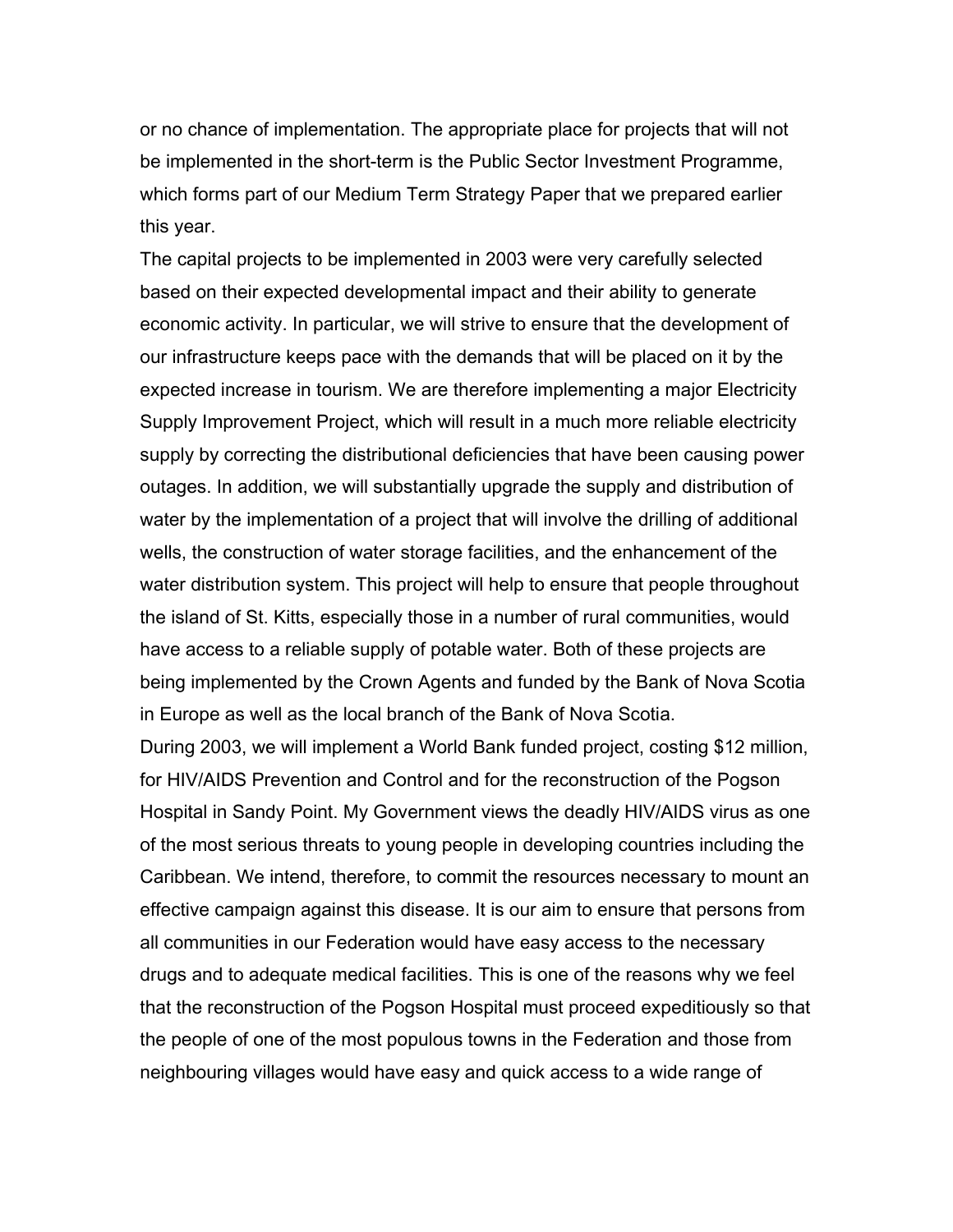primary and secondary health care amenities. It is therefore our aim to ensure that the construction in respect of the Pogson Hospital commences in the first half of next year. Of course, Mr. Speaker, the very impressive JNF General Hospital is now entering the final phase of the rehabilitation project, and already the elegant structure that is visible from the island main road is drawing commendation from many of our residents.

Mr Speaker, in the Education Sector, we propose to continue with the implementation of the CDB funded Basic Education Project and to complement it with a new \$18.8 million Secondary Education Project, which we expect will result in a new secondary school in Saddlers and will transform the management as well as the content and delivery of secondary education in our Federation. We strongly believe that our future in this new competitive global economy depends on how well we educate our children. We are therefore sparing no effort in ensuring that our children are exposed to the very best educational facilities and resources.

To further our plans for social development and to give a key role to community institutions in the development process, we intend to construct a Community Centre in Cayon and upgrade Community Centres in Conaree and Tabernacle with funds provided by the Republic of China on Taiwan. We also intend to use a portion of the funds provided by the Republic of China on Taiwan to build a Multipurpose and Day Care Centre in Challengers and a Multi-purpose Centre in Sandy Point. We also view Sports as an important instrument for developing community spiritedness. Hence, as part of our community development initiatives we are pursuing projects in respect of the construction of the Newtown Sporting Complex, the development of the Sandy Point Recreation Ground, the Construction of the St. Paul's Sporting Complex and the construction of the Saddlers Sporting Complex.

Mr. Speaker, my Government is convinced that the blend of capital projects that we propose to implement in 2003 will achieve a range of developmental objectives including the promotion of productivity and competitiveness through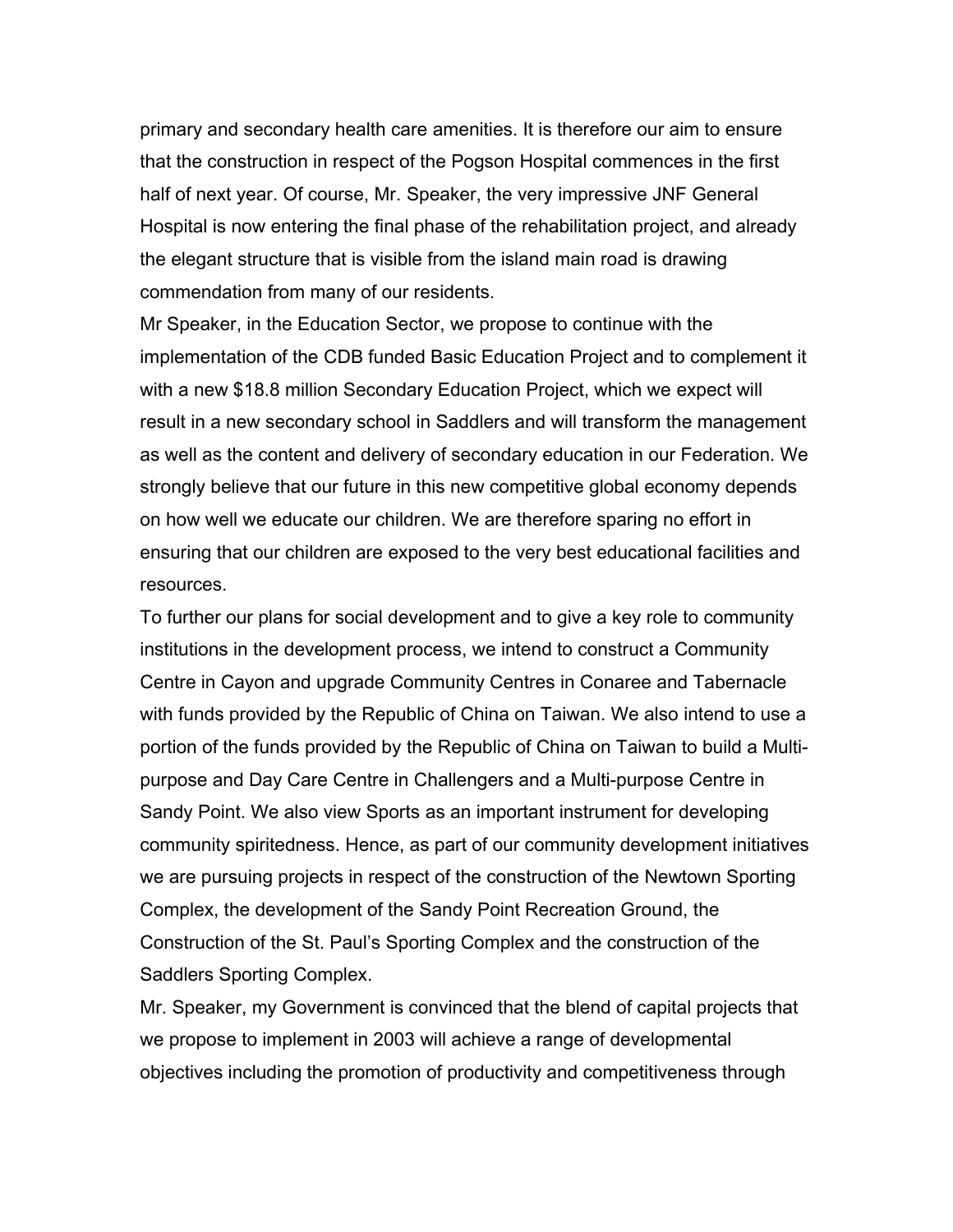education and human resource development; the strengthening of our capacity to provide quality health care to residents and visitors; the development of the infrastructure necessary to support trade and commerce and the production of goods and services; the development of our communities through the implementation of a variety of social, recreational and community oriented projects; and the creation of opportunities for people to generate income for themselves and advance their quality of life. We are in challenging times and my Government is determined to implement projects that would equip our people to take up the challenges as they come, and to continue their courageous march forward to our cherished goal of a peaceful, happy and prosperous existence for all.

# Fiscal Measures

Mr. Speaker the story of this year's budget presentation is that we have achieved great progress in moving the standard of living of our people upward, and in achieving real economic growth, notwithstanding severe economic challenges including hurricanes, the September 11 terrorist crisis, loss in sugar export earnings, increased cost of debt as a result of graduation, and the global economic slowdown. The fact that we occupy one of the leading positions in respect of the growth record of OECS countries in recent years testifies to the flexibility and creativity of the macroeconomic policy stance that we have adopted. The fact that we have been elevated to the 44th position on the United Nations Human Development Index, a position higher than that of all other Caribbean Countries except Barbados and Bahamas, testifies to the scope, effectiveness and impact of our social development and poverty alleviation initiatives.

The story of this year's budget is that we continue to attract substantial amounts of foreign capital and to achieve balance of payments surpluses in some of the most perilous times of the post World War II history of the world. This speaks volumes in respect of the confidence that the international community continues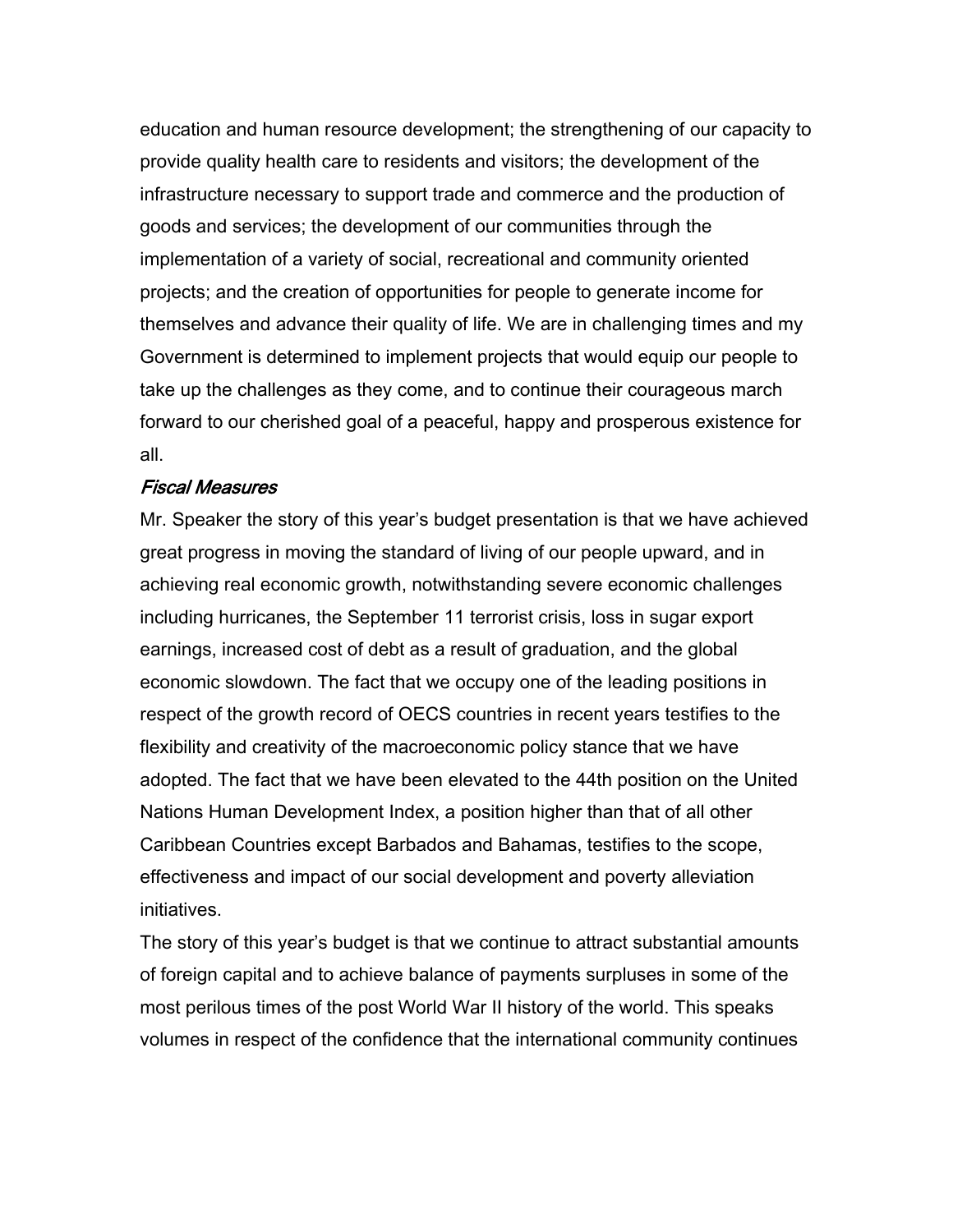to place in the policy stance of my Government and in the fortitude and capabilities of our people.

But, Mr. Speaker, much of the growth and development in recent years has come through the implementation of a whole range of social, economic and hurricane rehabilitation projects that have pushed our debt beyond the levels that we deem consistent with our development objectives. There are many classical approaches to bringing down the debt. These include massive layoffs and salary cuts that quite often lead to social disruption with costs far in excess of the economic gains resulting from such actions.

Indeed, it must be borne in mind that when my Government assumed office there was much social discontent; and crime, including unsolved murders, had reached unprecedented levels. Fiscal contraction in such an environment could have sparked social disorder that would have scarred our social and economic progress for decades to come. Of course, we have dealt with these social problems comprehensively and we continue to work assiduously to keep crime at a minimum to ensure that our people and our visitors are able to go about their business with a sense of security and safety. Even this, Mr. Speaker, has been achieved through a substantial increase in the establishment and in the operational cost of the Police and Defence Force.

Hence, in addressing the fiscal deficit, we have adopted a fairly gradual approach. In 2001, we restricted expenditure growth to less than a half of one percent. It also seems likely that in 2002 overall recurrent public expenditure, excluding service payments, would decline. In this year's budget, all major expenditure heads other than debt service payments have been reduced. Yet, the Estimates for 2003 reveal that we would be faced with a recurrent deficit of \$51.2 million, which is just about \$2.4 million short of the estimated recurrent deficit in the previous year. Moreover, in addition to this projected deficit on the recurrent account, we would have to incur debt of \$43.4 million to fund a portion of the capital budget.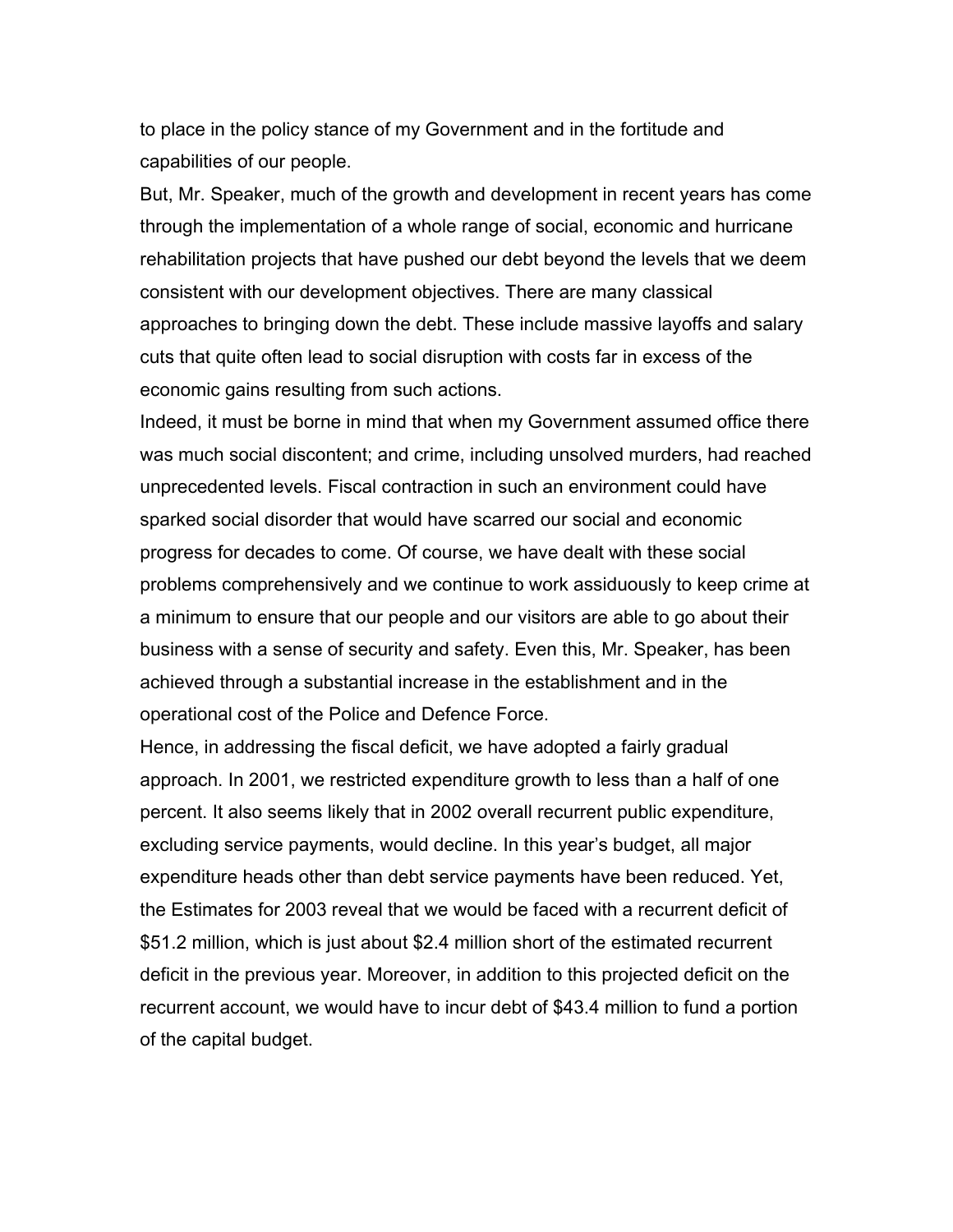Mr. Speaker, the story of the budget is that our economy is on the verge of entering a new era of rapid expansion fuelled largely by tourism development. But our growth prospects could be put at risk if we do not reduce our deficit at a faster pace. We have been very vigilant in controlling expenditure but it is not enough.

Last year alone we had an Article IV Mission from IMF and then we invited them for yet another year to sit with us and discuss fiscal strategies. Of course, we are not under any IMF programme and they have acted in a purely advisory capacity. We have also benefited from technical assistance from the ECCB, the Caribbean Development Bank, and the Caribbean Regional Technical Assistance Centre (CARTAC). Their advice has been the same. They have said to us that our economy has been adversely affected by a whole range of external economic shocks, and we must take action now to avoid putting the future prosperity of our people at risk.

We have studied all of their reports and we have decided on a package of measures and actions that we feel would best meet the objectives of the government. In making our decision, we had to find an appropriate balance between short-run macroeconomic adjustment and long-term development. We believe that we have chosen well, and that our country will reap the rewards of this courageous and visionary budget.

Mr. Speaker, in addition to the measures that I will shortly outline, we are proposing to take measures to allow us to implement our programme of development while at the same time reduce our debt. In particular, we propose to reduce the size of Government by commercializing and privatizing a number of the enterprises that Government own that are amenable to private ownership and operation. We also plan to dispose of various assets including a portion of our shares in various enterprises with a view to ensuring that more of our people are given the opportunity to own productive assets and participate meaningfully in the development of our country. These initiatives will not only provide additional funds for Government, but they will help to downsize the public sector and allow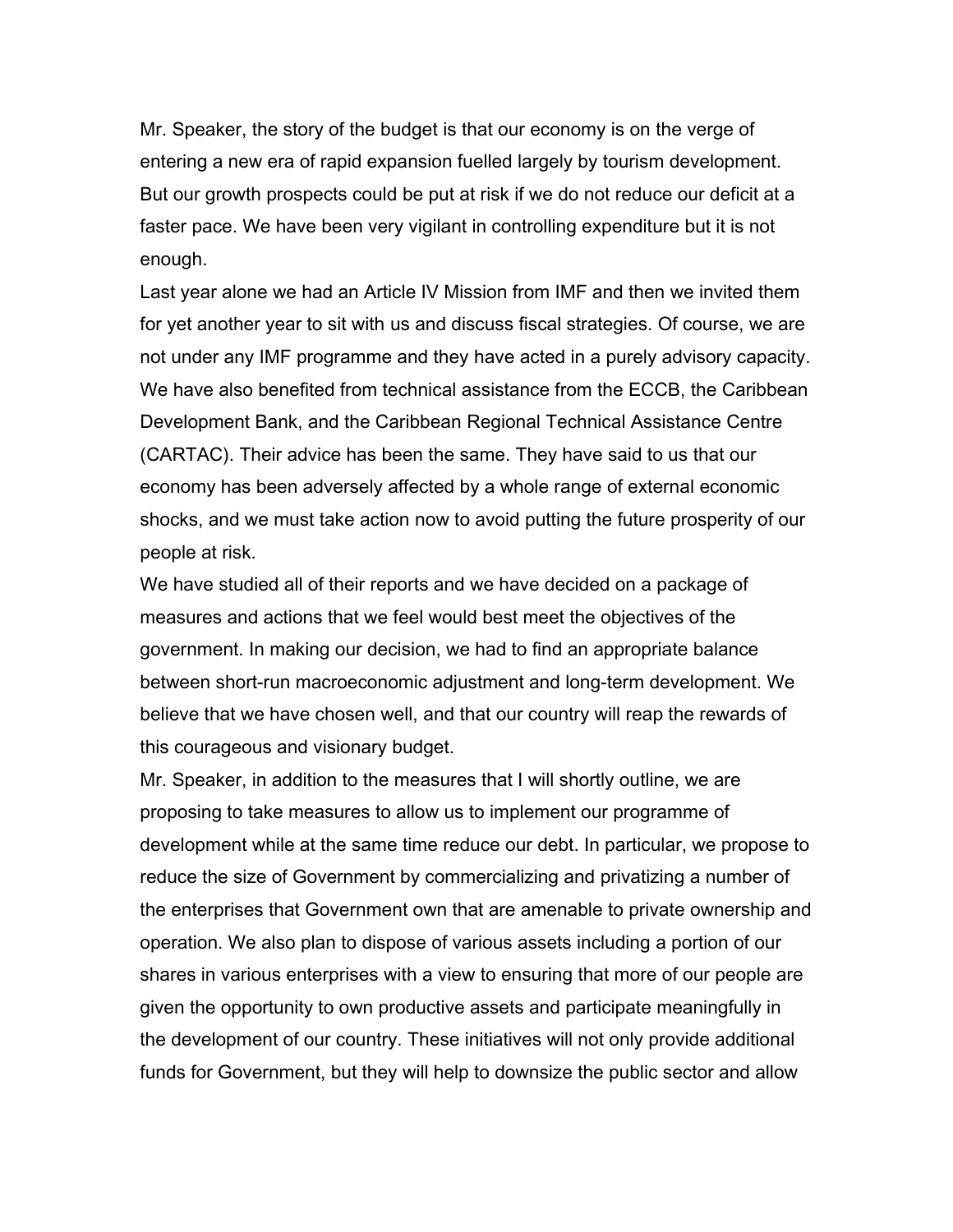policy-makers to focus all of their efforts and energies on mainstream Government operations. These initiatives should give momentum to our efforts at developing capital markets in the region. We expect that some of the privatized operations will be listed on the Eastern Caribbean Securities Exchange and provide additional trading volume for this most important institution. Mr. Speaker, it is noteworthy that in the lead up to this presentation, pundits, particularly those in the political arena and those with political agendas, have articulated purported recommendations from various advisory bodies. Much of what has been speculated upon by opposition forces is unfounded, but some also bear close resemblance to measures recommended by various advisory groups. We have heard of the planned lay off of public workers, we heard of the planned cut in public worker salaries by between four and 10 per cent, we heard of the planned increase in water and electricity rates, we even heard of likely increases in fuel prices and the cost of basic food items, commonly referred to as a "basket of food items". All these predictions I am sorry to tell the opposition but happy to tell the country were without foundation. It is true that some advisors have recommended what can be considered as draconian measures, but, this is a caring government with its ear close to the ground. We know what further sacrifice the people of this country can make. In light of this therefore, we have spent several hours in consultation with the social partners and have agreed on a set of measures that are relatively painless and which ought not to significantly diminish the quality of life of residents.

In our quest to raise the minimum \$20 million required to reduce the deficit, we now propose the following adjustments, which as I said ought not to be overly burdensome, if persons exercise prudence in the management of their earnings. Effective financial year 2002-2003, I propose the following revenue measures: An increase in the wheel tax payable in respect of all categories of vehicles by 25%.

An increase in all categories of drivers' licence fees by 25%.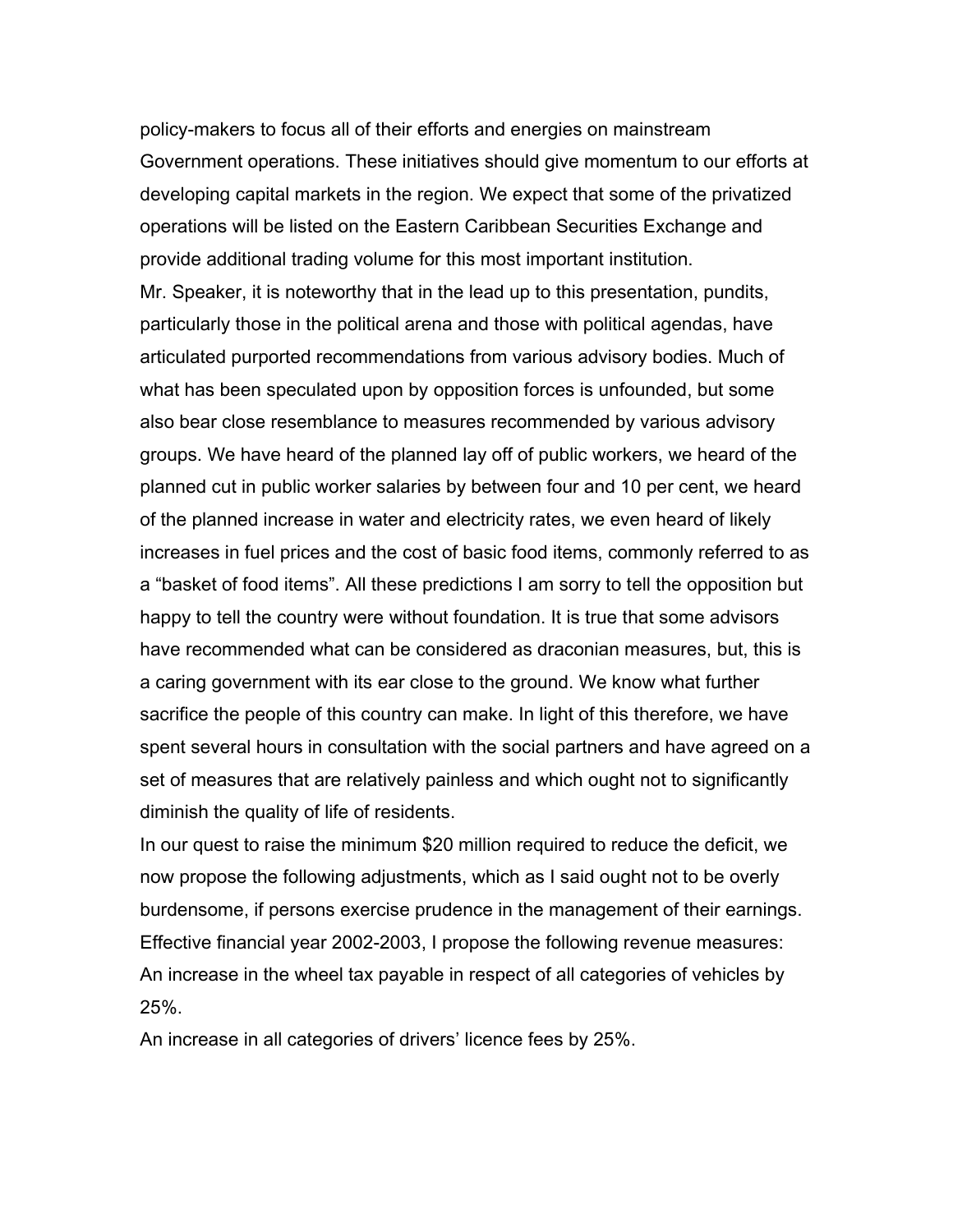An increase in the rate of Customs Service Charge payable in respect of imported goods from 5% to 6%. This new rate would still be within the range of rates charged around the region. For instance, countries in the region charge customs service charge as high as 8% and 10%.

An increase in consumption tax payable in respect of goods imported into the Federation, from the current rate of 20% to 22.5%. The other rates of consumption tax including the exemptions and concessions in respect of certain food items that occupy a large percentage of the expenditure of poor families, will remain unchanged. This increased rate is still below the rate in a number of other countries of the Caribbean where Consumption taxes reach as high as 35% in some cases.

The abolition of the Mercantile Tax Act under which Duty Free Shops currently operate. Duty free shops will now be accorded in-bond status and will be permitted to sell prescribed goods to non-resident persons providing evidence of their intention to travel within a prescribed time frame. This should enable us to increase the list of items that are duty free and thereby enhance the competitiveness of our tourism shopping facilities relative to those in neighbouring islands. It would also end the distortion created by the current system whereby shops situated side by side selling the same goods to residents are charged vastly different levels of import taxes.

A change in the basis of computing consumption taxes on the importation of tobacco and alcohol from a specific basis to an ad valorem basis. An ad valorem rate of consumption tax of 25% will be applicable to these items. This will end the anomalous situation in St. Kitts and Nevis whereby alcohol beverage and tobacco attract a lower rate of taxation than other items.

An increase in the price of the products of the Government Quarry as follows: i. Crusher Dust from 15.00 per cubic yard to 22.50 per cubic yard.

ii. Graded Aggregates and Crusher Run Stones from \$50.00 per cubic yard to \$75.00 per cubic yard.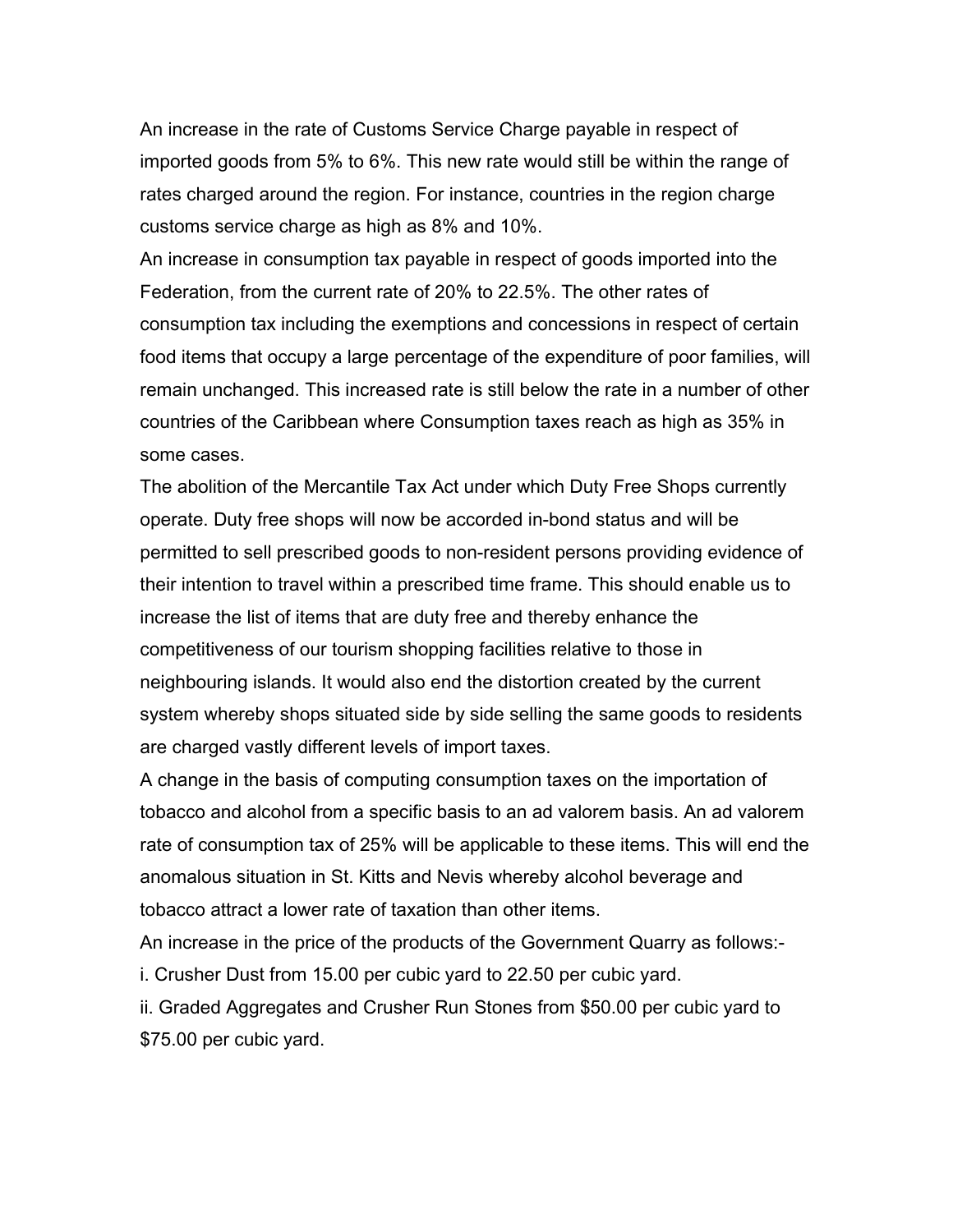iii. Rock armouring and Quarry Waste from \$25 per cubic yard to \$37.50 per cubic yard.

We have invested heavily in the Quarry, and the operational cost of the quarry has increased dramatically since the last price increase in 1992. In view of the present financial circumstances, we cannot afford to carry the burden of heavy subsidies to the users of quarry products. However, the new price of quarry products is still subsidized but the degree of the subsidy will be reduced substantially.

Mr. Speaker, with these measures, our taxes and Government fees would still be among the lowest in region. It should also be borne in mind that although many countries in the OECS have not gone through the very difficult period of disaster that we went through, all countries have agreed to strengthen their fiscal position by instituting stabilization programmes.

We believe that through these initiatives, we have put our country on a much more solid foundation and in a much better position to deliver a better quality of life for all – not only in the short-term, but well into the future.

Mr. Speaker, my Government is a caring Government and for us, increases in taxation are always the last resort. As I said before, these measures were formulated on consultation with various regional and international organizations. We asked them to review the fiscal position of the Government and to provide advice on the way forward. We wanted to determine whether there was another way of pursuing our development objective without jeopardizing the macroeconomic stability and future growth prospects of our country. The measures as outlined this evening represent a best case scenario, made possible by our respected record of fiscal responsibility and reliability.

## **Conclusion**

Mr. Speaker, the achievements of our people have been manifold. We have withstood problems after problems and have continued to grow. I believe that the performance of our little economy in these perilous times have stunned many a pundit. We must therefore protect and secure the progress that we have made,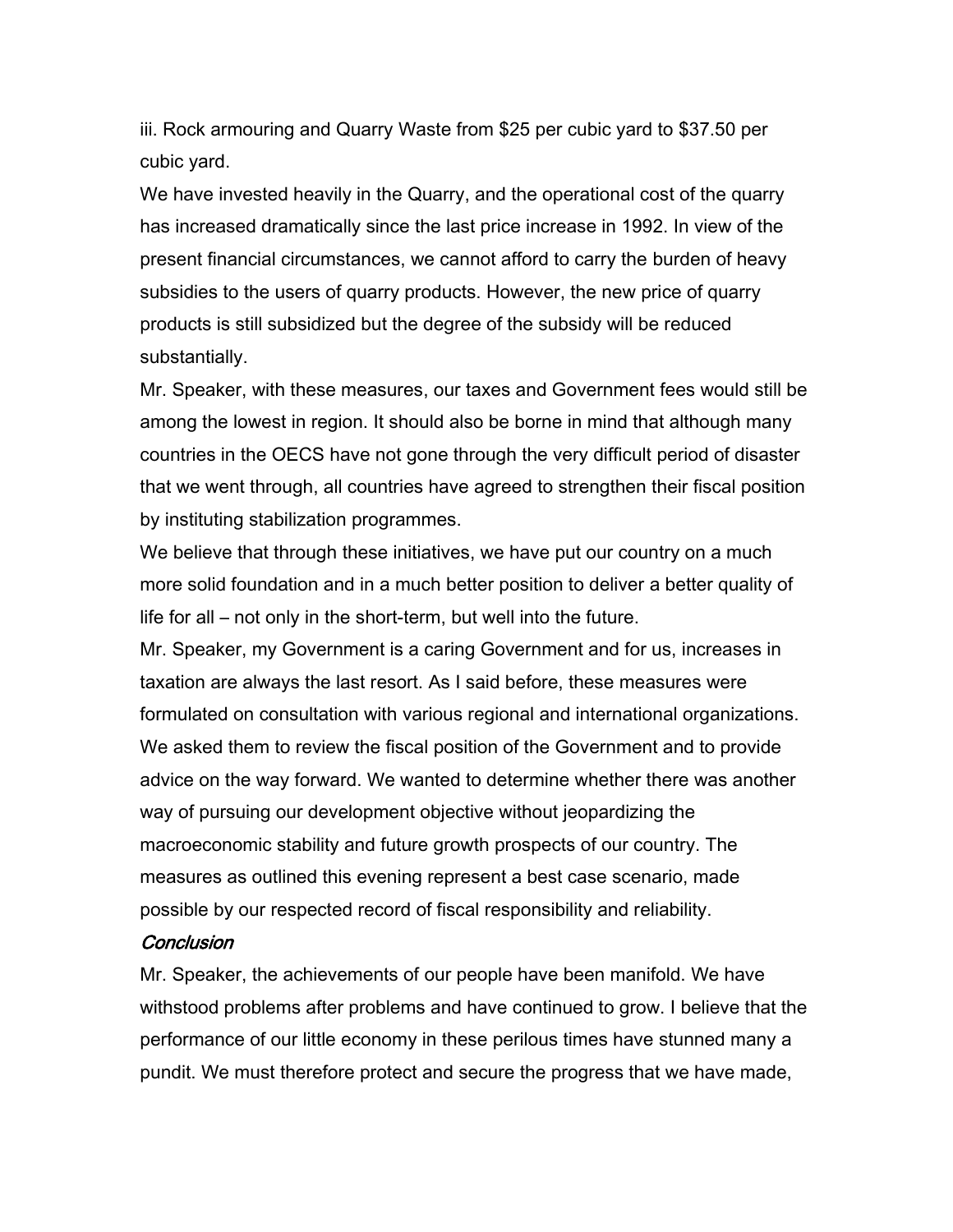by taking concrete action and by uniting our creativity and capacities to ensure that we remain firmly on the path of progress.

Mr. Speaker, in these difficult times, our motto 'country above self' assumes great importance. It calls upon us to put aside petty differences of opinion and combine forces to pursue with vigour those things that are critical to the progress of our nation. We believe that the budget initiatives that we have enunciated today are critical to the continuing progress of our nation. Booker T. Washington once said that "in all things that are purely social we can be as separate as the fingers, yet one as the hand in all things essential to mutual progress." Let us become 'one as the hand" in embracing and pursuing these budget initiatives intended to help us cope with the continuing and relentless bombardment of the economic shocks emanating from an increasingly unfriendly global economic environment.

As a government with its ear close to the ground, we know there will be those who will breathe a sigh of relief, knowing that the measures could have been harsh and direct. We know many persons were led to believe that the Minister of Finance would have outlined measures this evening to reverse the progress that we have made over the last seven years. Some persons we know were even warned of the possibility of losing their homes, cars and other cherished possessions. But, with the going getting tough, the tough got going and I am relatively happy with the package we have formulated, with the help and assistance of various public and private sector agencies and individuals. By the same token I know there will be those at the bottom of the social and economic ladder who would have expected a little helping hand. In the past we have offered such whenever we could. We could not on this occasion, but I wish for them to remain confident that at the very earliest opportunity this government will return to its regime of social assistance initiatives, aimed at minimising human suffering in the Federation of St. Kitts and Nevis. We will, at the first sign of a positive turn around in our economic fortunes, address the plight of the elderly, the indigent and those recognised as living below the acceptable levels.